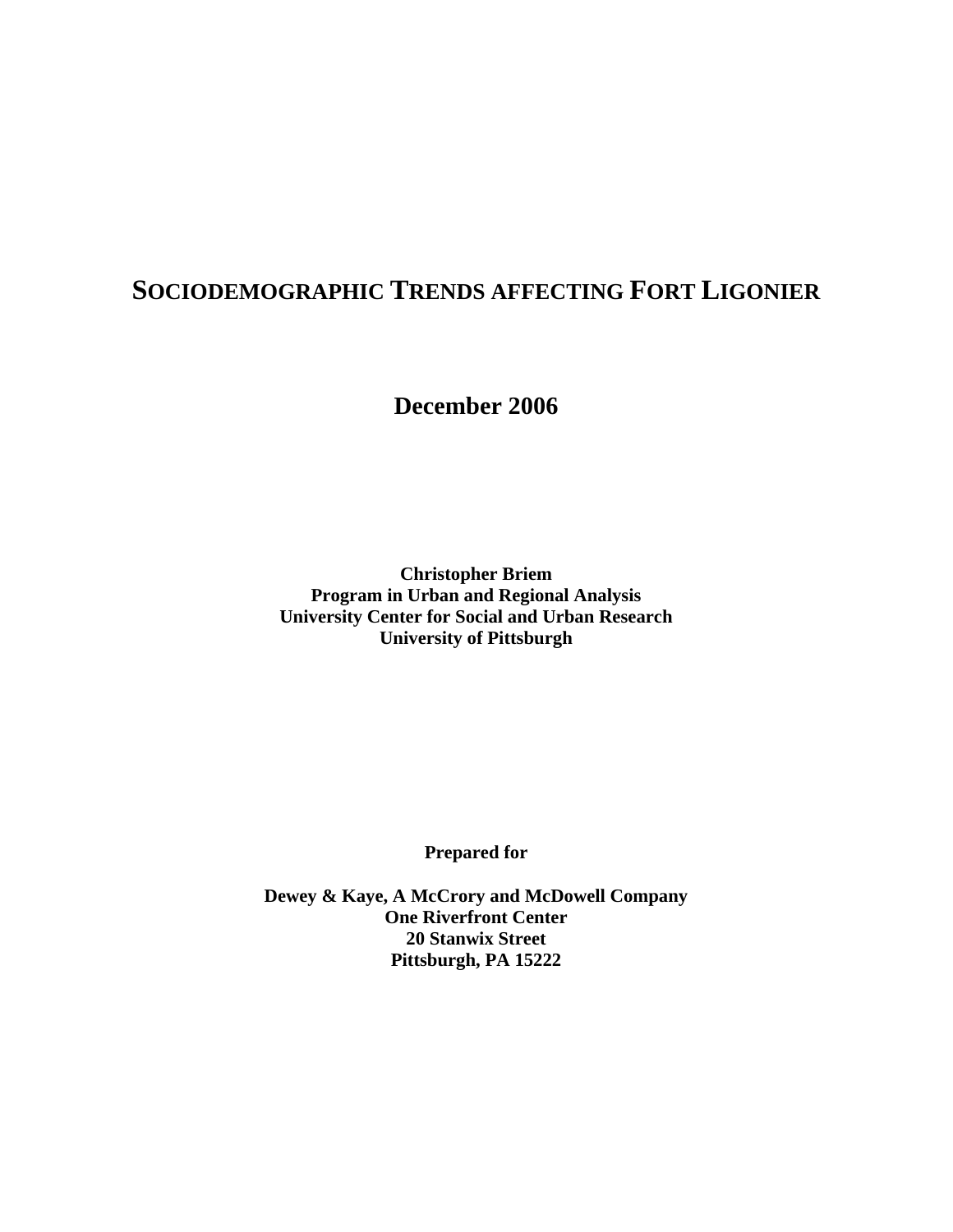# **Executive Summary**

This report looks at the demographic and economic changes affecting the Fort Ligonier Historic Site in Westmoreland County, Pennsylvania. The University Center for Social and Urban Research was contracted by Dewey and Kaye, a non-profit consulting firm, to complete this research in support of a strategic planning process current underway. This report focuses on a core market area of 11 counties in Southwestern Pennsylvania and Garrett County, Maryland. Major findings of this report include:

- Population in the 11 county focus declined by  $401,165$ , or  $13\%$ , between 1970-2004. This decline resulted directly from the large scale economic restructuring of the mining and manufacturing industries that once were concentrated in the region. Economic diversification has replaced much of these core industries. As a result the region's economic decline has abated in recent years allowing for a convergence of local and national economic trends.
- Past economic decline resulted in age-selective migration of younger workers, leaving the Southwestern Pennsylvania with a disproportionately older population. Because of this older age demographic, the region currently exhibits natural population decline, resulting from deaths exceeding births. Natural population decline will abate as local age demographics gradually converge with what is typical across the nation.
- Population decline for the focus area is projected to slow in coming years to be followed by modest population gains. Annual population growth is projected to increase by an annual average of 0.36% between 2008 and 2018. This compares to national population projections of annual population increases over 0.8% between 2010 and 2020.
- x Employment trends have not mirrored population trends in the region. Despite significant population decline, overall employment in the 11 county focus area has increased in recent decades. This has resulted primarily from increasing labor force participation of women in the regional labor market.
- Employment trends are projected to continue to exceed population gains. Average annual employment change in the 11 county focus area is projected to increase by 0.6% between 2008 and 2018. Employment patterns will reflect continuing diversification of the regional economy away from traditional heavy industries. By 2018, just under half of all regional jobs will be in service sector industries.
- Family structure and labor force trends have altered the composition of households in the region. Pittsburgh and Southwestern Pennsylvania once had female labor force participation rates well below national averages. Recent data show that local female labor force participation rates have caught up with national patterns. As is typical across the country, the majority of working age women are employed full time.
- Over the long run, Fort Ligonier will be impacted by continued population and employment growth in the Washington-Baltimore, DC metropolitan area. Growth in the greater Washington area has far surpassed growth in Southwestern Pennsylvania for decades. This trend is expected to continue, resulting in the continuing expansion of the Greater Washington DC Metropolitan area.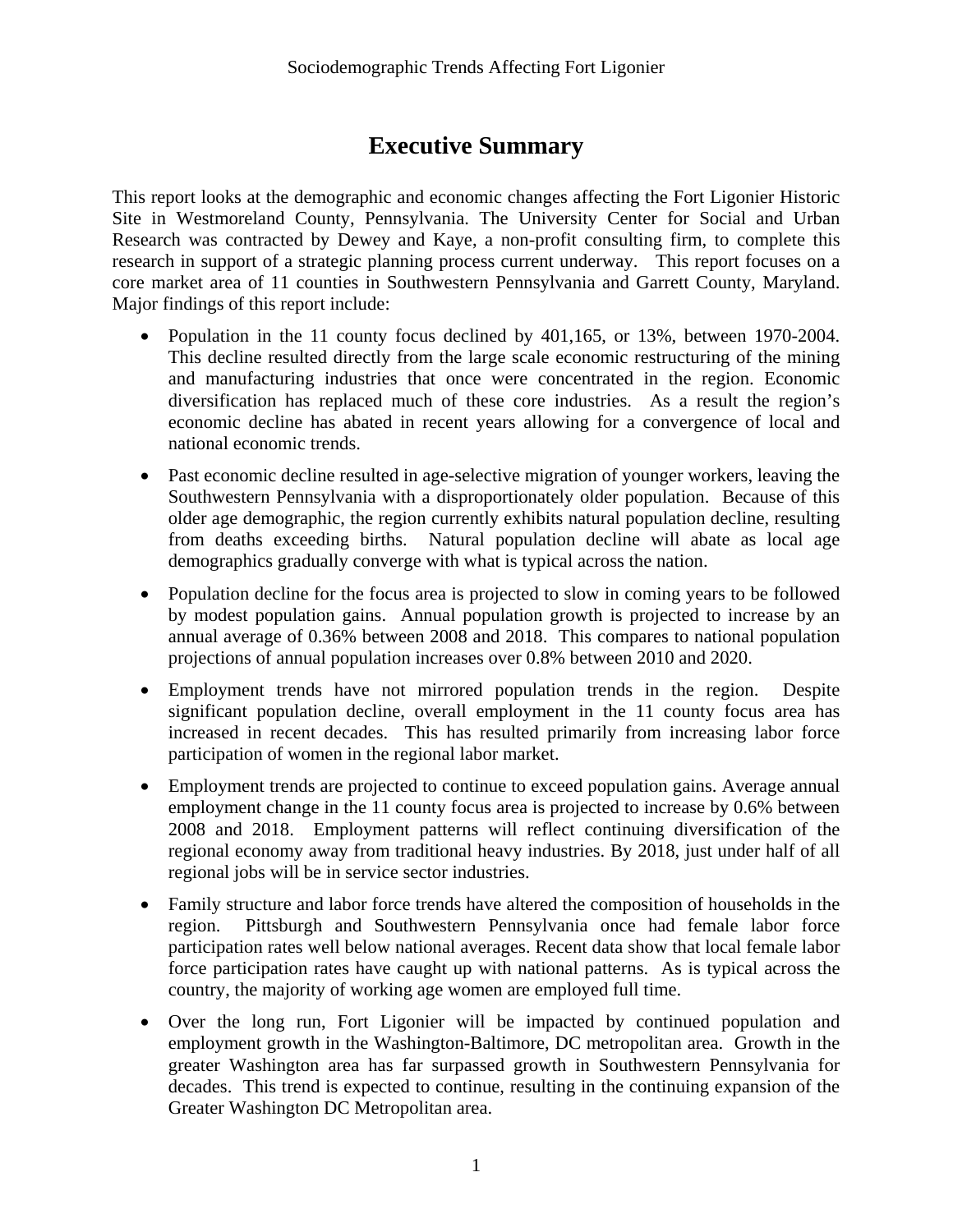# **Table of Contents**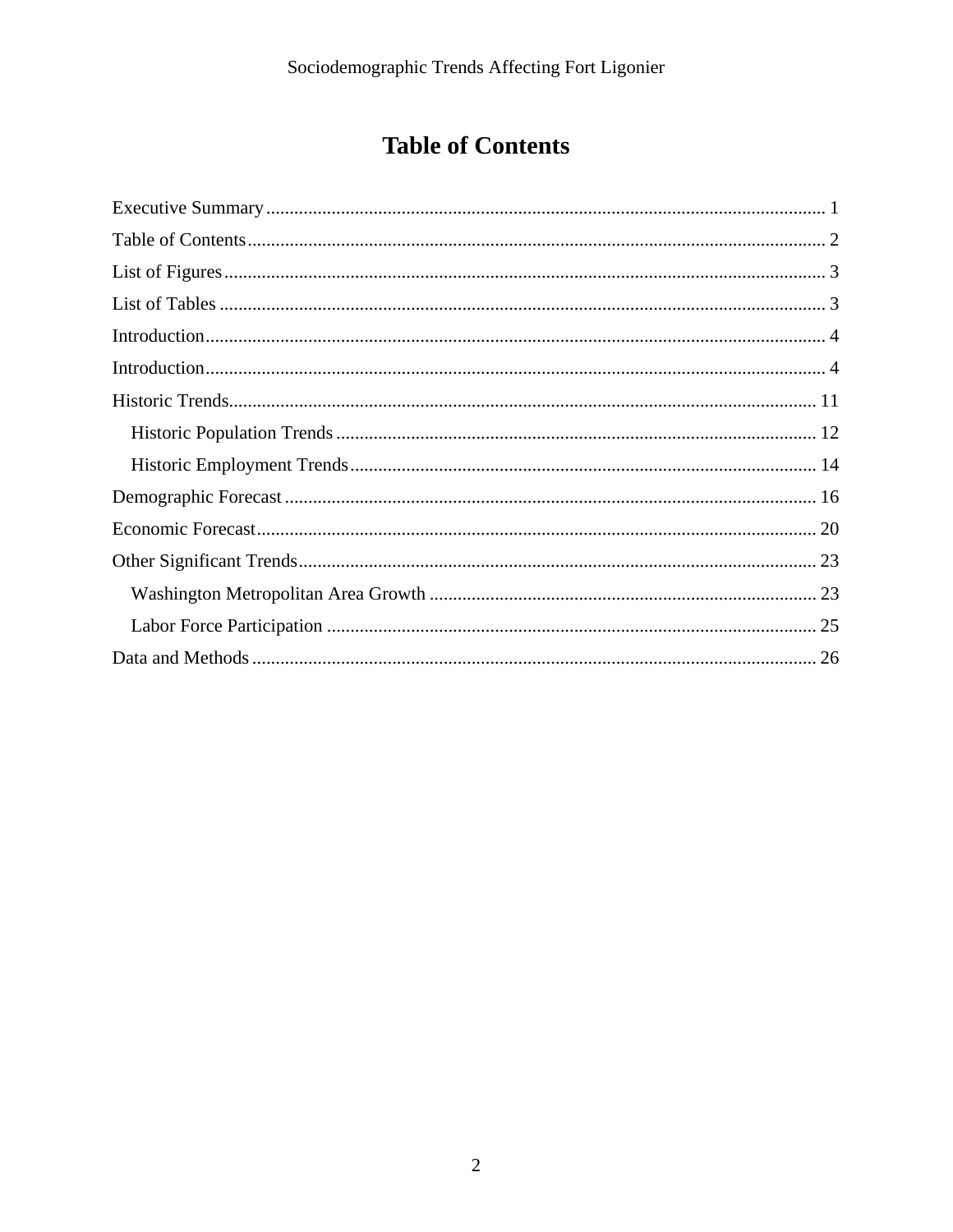# **List of Figures**

| Figure 6. Employment Trends for the 11 County Focus Area: 1970-2004  14           |  |
|-----------------------------------------------------------------------------------|--|
| Figure 7. Historic and Projected Average Annual Population Change by Age Group 17 |  |
|                                                                                   |  |
|                                                                                   |  |
|                                                                                   |  |
|                                                                                   |  |
|                                                                                   |  |
|                                                                                   |  |
|                                                                                   |  |
|                                                                                   |  |

# **List of Tables**

| Table 3. Demographic Summary – Nearby Micropolitan Statistical Areas – 2005  10 |  |
|---------------------------------------------------------------------------------|--|
|                                                                                 |  |
|                                                                                 |  |
| Table 6. Focus Area Demographic Forecast by Subregion and Age Group 18          |  |
|                                                                                 |  |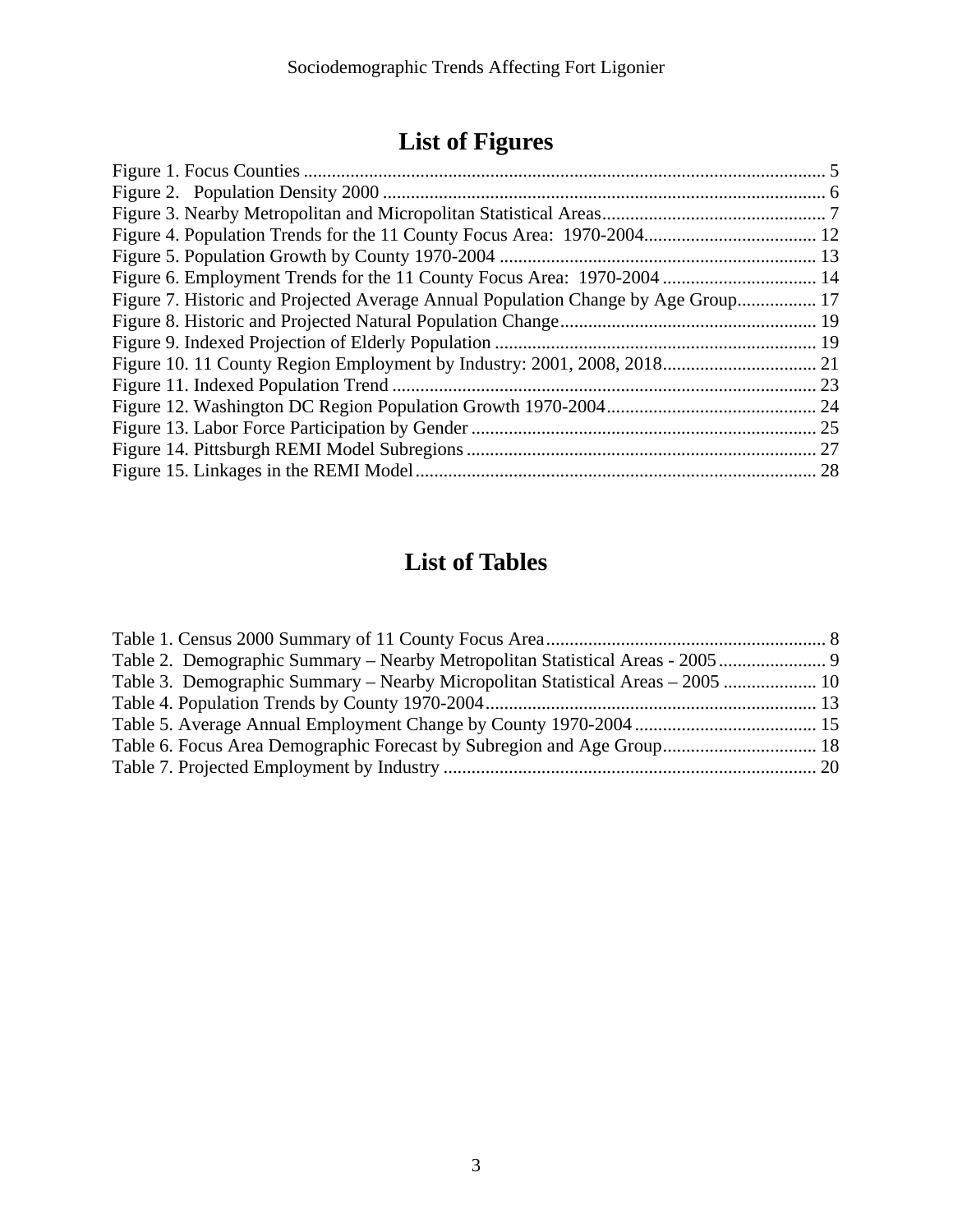## **Introduction**

This report summarizes demographic and economic trends in Southwestern Pennsylvania and adjacent areas will affect the Fort Ligonier Historical Site. Fort Ligonier is located on U.S. Route 30 and Pa. Route 711, in Ligonier, Westmoreland County Pennsylvania. Fort Ligonier was one of 11 important frontier forts built in Western Pennsylvania in the mid 18<sup>th</sup> century. Maintained and operated by the not-for-profit Fort Ligonier Association the site serves as a regional cultural and tourist attraction with regular visiting hours and an adjacent museum. The site is fifty miles east of Pittsburgh and twelve miles north of the Pennsylvania Turnpike.

The University Center for Social and Urban Research (UCSUR) at the University of Pittsburgh was contracted by Dewey & Kaye, LLC to compile this report in support of their efforts to complete a strategic plan for the Fort Ligonier site for the period 2008-2018. Where appropriate, projections and other analysis will concentrate on changes expected over this particular decade.

This report will focus on an eleven county area in Southwestern Pennsylvania and the Maryland Panhandle. These eleven counties include 7 counties in the Pittsburgh Metropolitan Statistical Area (MSA): Allegheny, Armstrong, Beaver, Butler, Fayette, Washington and Westmoreland. Focus counties outside of the Pittsburgh MSA include Cambria, Indiana, Greene, and Garrett County, Maryland. This focus area is depicted in figure 1. Dewey and Kaye have identified these 11 counties as the historical core market area for the Fort Ligonier Historic site. This report will cover the major demographic and economic trends that have been shaping the population in this focus area in recent decades.

Projections of the regional population and economic trends will also be presented, again with a focus on the major trends that are likely to affect strategic planning for the Fort Ligonier historic site. Most projected data comes from the Pittsburgh REMI model, an econometric forecasting tool developed by Regional Economic Models Inc. of Amherst, MA and maintained by UCSUR. Details on the REMI model and other data sources used in this report are included in an appendix to this report. Where available, data on the aggregate 11 county focus area is presented. In some cases data on a nine county area of Southwestern Pennsylvania is presented. Because the Pittsburgh REMI model covers 9 of 11 counties in the focus area, where supplemental data is not available, data for a 9 county area of Southwestern Pennsylvania is presented. In those cases, the nine county area excludes Cambria County, PA and Garrett County, PA.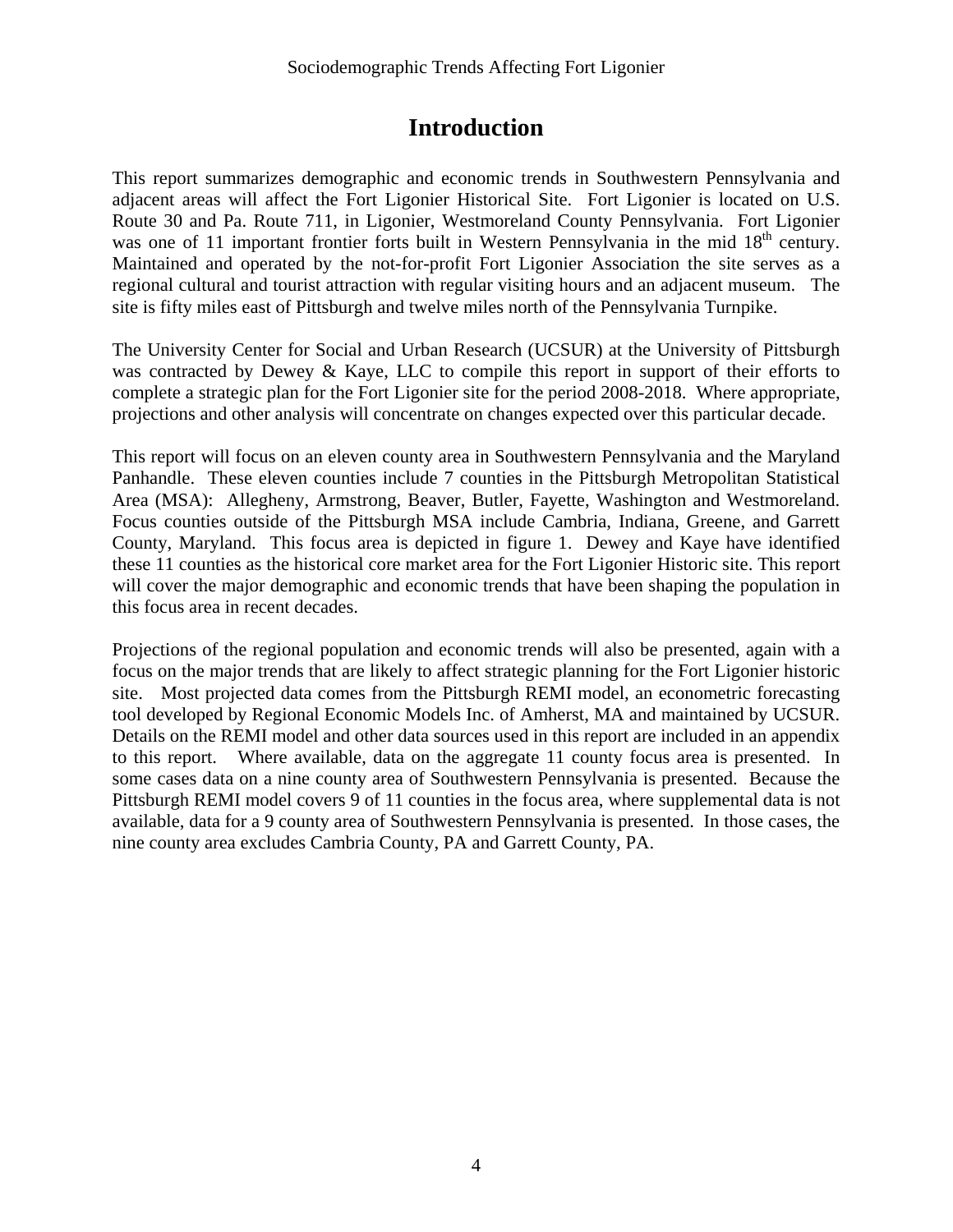

**Figure 1. Focus Counties** 

#### *Southwestern Pennsylvania Today*

Southwestern Pennsylvania has its largest population concentration in Allegheny County which forms the core of the Pittsburgh metropolitan region. Figure 2 depicts the population density across Southwestern Pennsylvania. The 11 county focus area encompasses both the Pittsburgh and Johnston Metropolitan Statistical Areas. Other nearby metropolitan regions include State College, Harrisburg, Altoona and Morgantown, WV. These are not the only concentrations of population in the region. Also nearby are adjoining *Micropolitan* Statistical Areas of New Castle, Indiana, Dubois, Somerset, and Cumberland, MD. The concept of Micropolitan Statistical Areas may not be familiar to many readers and is a new term defined by the Office of Management and Budget in 2003. Micropolitan areas are smaller concentrations of population that do not rise to the level of being considered metropolitan areas. Figure 3 is a map showing both the local metropolitan and micropolitan statistical areas. In 2003 OMB also introduced the concept of a *combined statistical area (CSA)*. CSAs represent multiple metropolitan or micropolitan areas that have a high degree of employment interchange. CSAs often represent regions with common labor and media markets. The Pittsburgh MSA along with the New Castle, PA Micropolitan Statistical Area are together considered the Pittsburgh-New Castle Combined Statistical Area.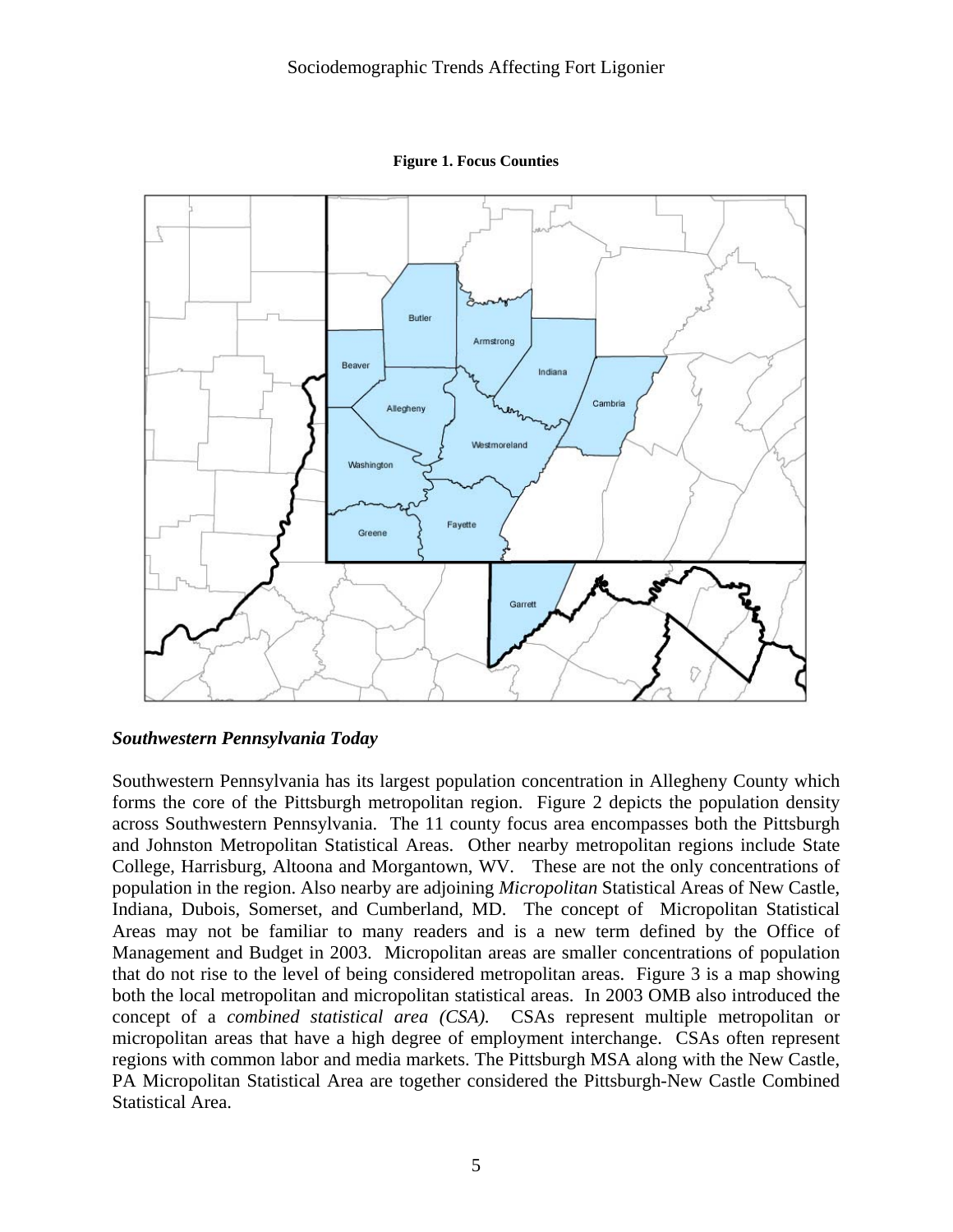

**Figure 2. Population Density 2000 Southwestern Pennsylvania and Environs** 

Westmoreland County is part of the seven county Pittsburgh Metropolitan Statistical Area, the largest population concentration in Western Pennsylvania. In 2005 the population of the Pittsburgh MSA exceeded 2.3 million. In 2000 the population of the 11 county focus area exceeded 2.7 million people. Table 1 is a summary of Census 2000 demographics in the 11 county focus area compared to the United States. Table 2 summarizes the 2005 demographics for the metropolitan statistical areas closest to Fort Ligonier. Table 3 summarizes the demographics of some of the larger micropolitan statistical areas in close proximity to Ligonier.

These tables provide an overview of the differences between the southwestern Pennsylvania region and the United States. The differences are almost entirely the result of low migration rates of population into Southwestern Pennsylvania over recent decades. Past migration was defined by significant out-migration of young workers. The Pittsburgh region has seen extremely low rates of international immigration in recent decades. One result of that trend has been a significantly lower diversity in the region compared to the nation. In 2000, only 2.4% of the 11 county population was made up of foreign born residents who arrived in the country over the course of the 1990's, compared to over 11.4% of the national population. Over 90% of the regional population considers themselves white compared to 75% for the nation as a whole. To date, the flow of Hispanic immigrants, which make up the bulk of recent immigrants to the United States, have only had low migration rates into Southwestern Pennsylvania and environs.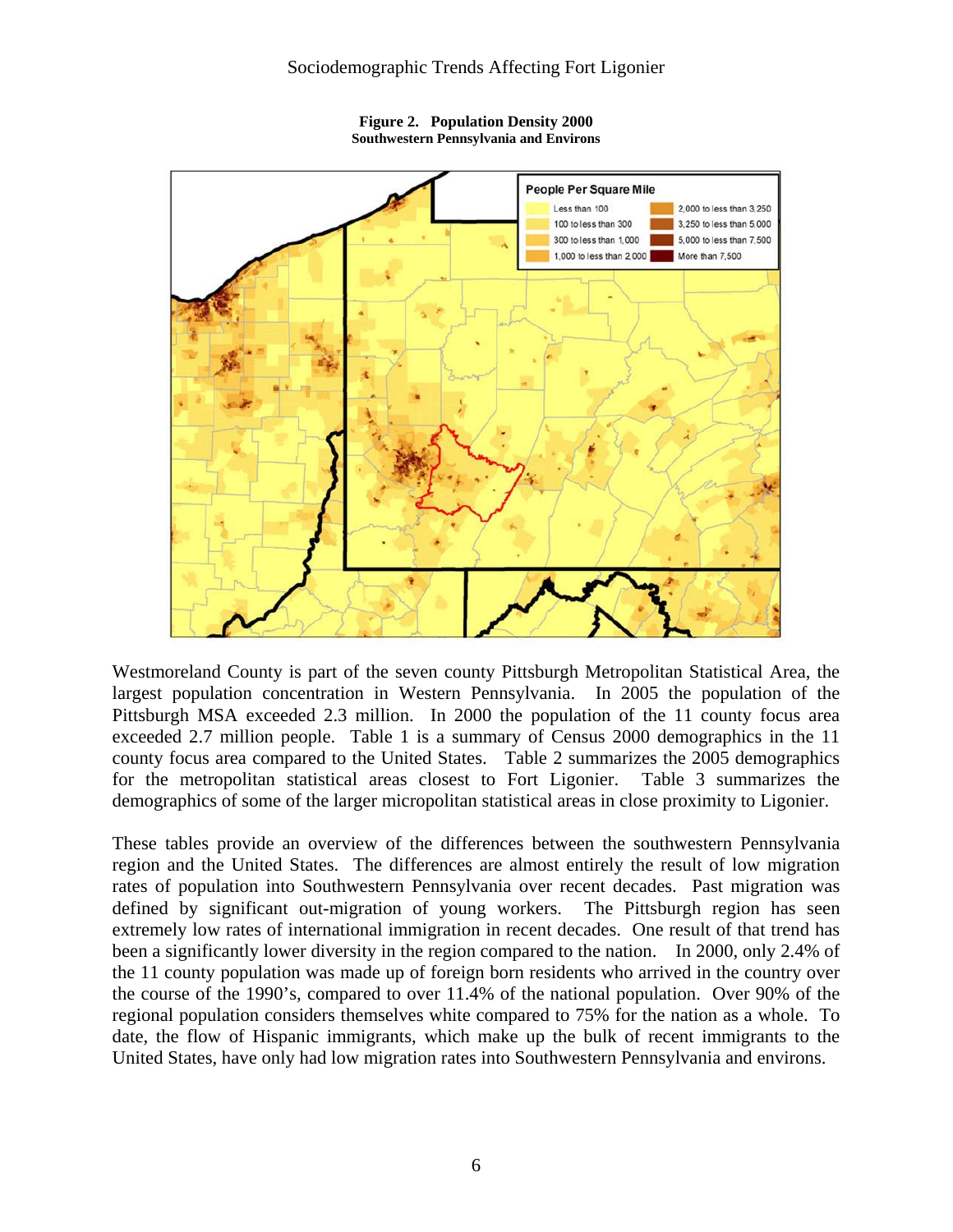

**Figure 3. Nearby Metropolitan and Micropolitan Statistical Areas**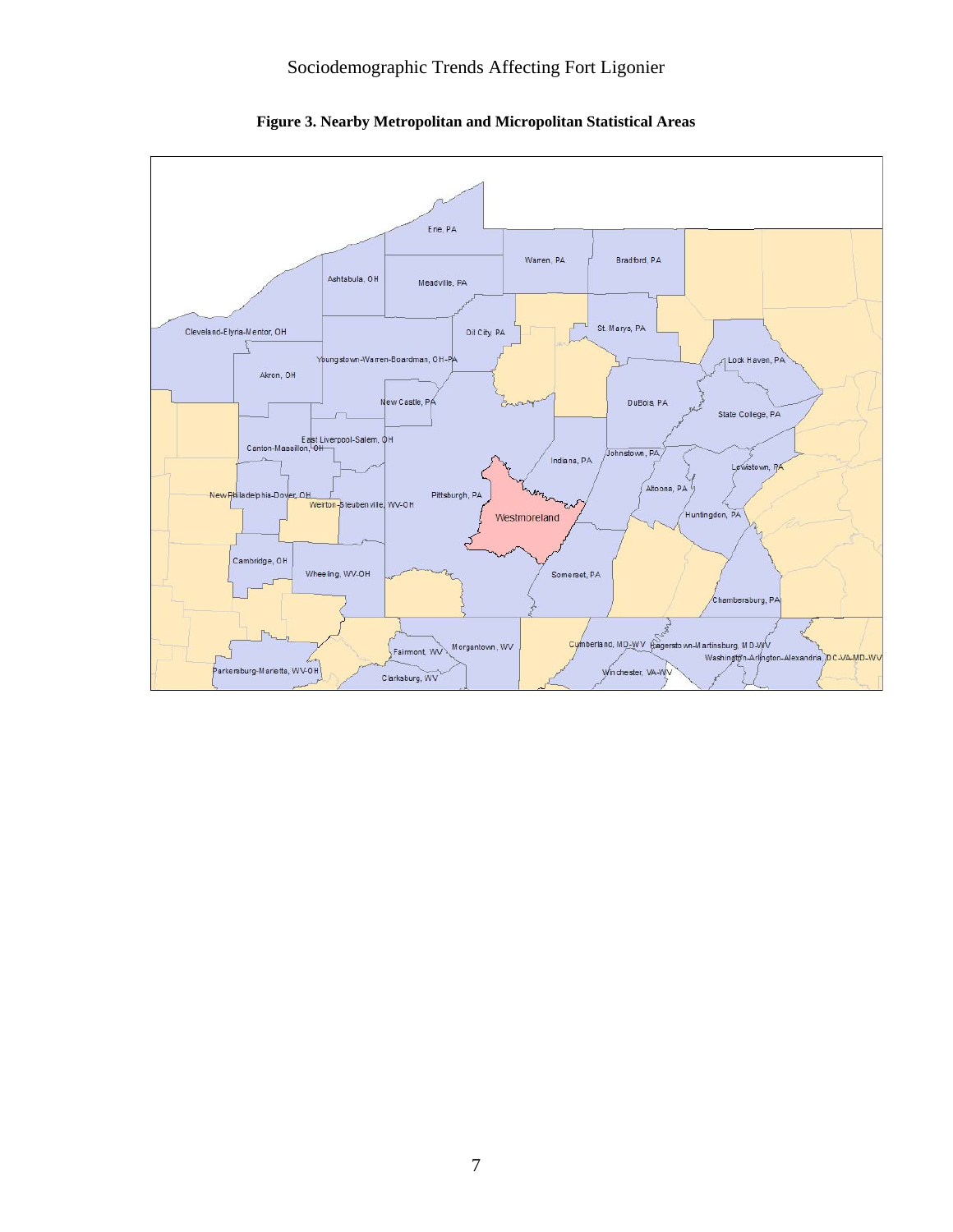|  |  |  |  |  |  | Table 1. Census 2000 Summary of 11 County Focus Area |
|--|--|--|--|--|--|------------------------------------------------------|
|--|--|--|--|--|--|------------------------------------------------------|

|                                    | 11 County Focus Area |       | <b>United States</b> |       |  |  |
|------------------------------------|----------------------|-------|----------------------|-------|--|--|
| <b>Population by Race</b>          |                      |       |                      |       |  |  |
| Total: population                  | 2,743,808            |       | 281,421,906          |       |  |  |
| White alone                        | 2,484,068            | 90.5% | 211, 353, 725        | 75.1% |  |  |
| Black alone                        | 196,717              | 7.2%  | 34,361,740           | 12.2% |  |  |
| Native American alone              | 3,168                | 0.1%  | 2,447,989            | 0.9%  |  |  |
| Asian alone                        | 26,429               | 1.0%  | 10,171,820           | 3.6%  |  |  |
| Pacific alone                      | 896                  | 0.0%  | 378,782              | 0.1%  |  |  |
| Other alone                        | 6,468                | 0.2%  | 15,436,924           | 5.5%  |  |  |
| $2+$ races                         | 26,062               | 0.9%  | 7,270,926            | 2.6%  |  |  |
| <b>Sex and Age</b>                 |                      |       |                      |       |  |  |
| Total: population                  | 2,743,808            |       | 281,421,906          |       |  |  |
| Male:                              | 1,313,259            | 47.9% | 137,916,186          | 49.0% |  |  |
| Female:                            | 1,430,549            | 52.1% | 143,505,720          | 51.0% |  |  |
| Under 18                           | 608,615              | 22.2% | 72,142,757           | 25.6% |  |  |
| Age 18-24                          | 230,904              | 8.4%  | 27,067,510           | 9.6%  |  |  |
| Age 25-34                          | 329,312              | 12.0% | 39,577,357           | 14.1% |  |  |
| Age 35-34                          | 434,697              | 15.8% | 45,905,471           | 16.3% |  |  |
| Age 45-54                          | 394,384              | 14.4% | 37,578,609           | 13.4% |  |  |
| Age 55-64                          | 261,016              | 9.5%  | 24, 171, 230         | 8.6%  |  |  |
| Ave 65 and Over                    | 484,880              | 17.7% | 34,978,972           | 12.4% |  |  |
| <b>Nativity</b>                    |                      |       |                      |       |  |  |
| Total: population                  | 2,743,808            |       | 281,421,906          |       |  |  |
| Native:                            | 2,677,178            | 97.6% | 250,314,017          | 88.9% |  |  |
| Born in state of residence         | 2,321,553            | 84.6% | 168,729,388          | 60.0% |  |  |
| Foreign born:                      | 66,630               | 2.4%  | 31,107,889           | 11.1% |  |  |
| <b>Educational Attainment</b>      |                      |       |                      |       |  |  |
| Total: Population 25+              | 1,904,289            |       | 182,211,639          |       |  |  |
| No hich school degree              | 298,433              | 15.7% | 35,715,625           | 19.6% |  |  |
| High school grad (inc equivalency) | 743,711              | 39.1% | 52,168,981           | 28.6% |  |  |
| Some college, under 1 year         | 112,932              | 5.9%  | 12,884,843           | 7.1%  |  |  |
| Some college, 1+ years, no degree  | 192,199              | 10.1% | 25,466,752           | 14.0% |  |  |
| Associate degree                   | 129,727              | 6.8%  | 11,512,833           | 6.3%  |  |  |
| Bachelor's degree                  | 270,778              | 14.2% | 28,317,792           | 15.5% |  |  |
| Master's degree                    | 102,552              | 5.4%  | 10,770,947           | 5.9%  |  |  |
| Professional school degree         | 36,397               | 1.9%  | 3,619,535            | 2.0%  |  |  |
| Doctorate degree                   | 17,560               | 0.9%  | 1,754,331            | 1.0%  |  |  |
| <b>Household Income</b>            |                      |       |                      |       |  |  |
| <b>Total Households</b>            | 1,117,193            |       | 105,539,122          |       |  |  |
| under \$20,000                     | 296,327              | 26.5% | 23, 325, 275         | 22.1% |  |  |
| \$20,000-\$29,999                  | 166,720              | 14.9% | 13,736,955           | 13.0% |  |  |
| \$30,000-\$39,999                  | 142,517              | 12.8% | 12,954,424           | 12.3% |  |  |
| \$40,000-\$49,999                  | 118,035              | 10.6% | 11,210,080           | 10.6% |  |  |
| \$50,000-\$59,999                  | 96,867               | 8.7%  | 9,537,175            | 9.0%  |  |  |
| \$60,000-\$74,999                  | 106,977              | 9.6%  | 11,003,429           | 10.4% |  |  |
| \$75,000-\$99,999                  | 94,198               | 8.4%  | 10,799,245           | 10.2% |  |  |
| \$100,000-\$124,999                | 42,562               | 3.8%  | 5,491,526            | 5.2%  |  |  |
| \$125,000-\$149,999                | 18,892               | 1.7%  | 2,656,300            | 2.5%  |  |  |
| \$150,000-\$199,999                | 15,366               | 1.4%  | 2,322,038            | 2.2%  |  |  |
| \$200,000+                         | 18,732               | 1.7%  | 2,502,675            | 2.4%  |  |  |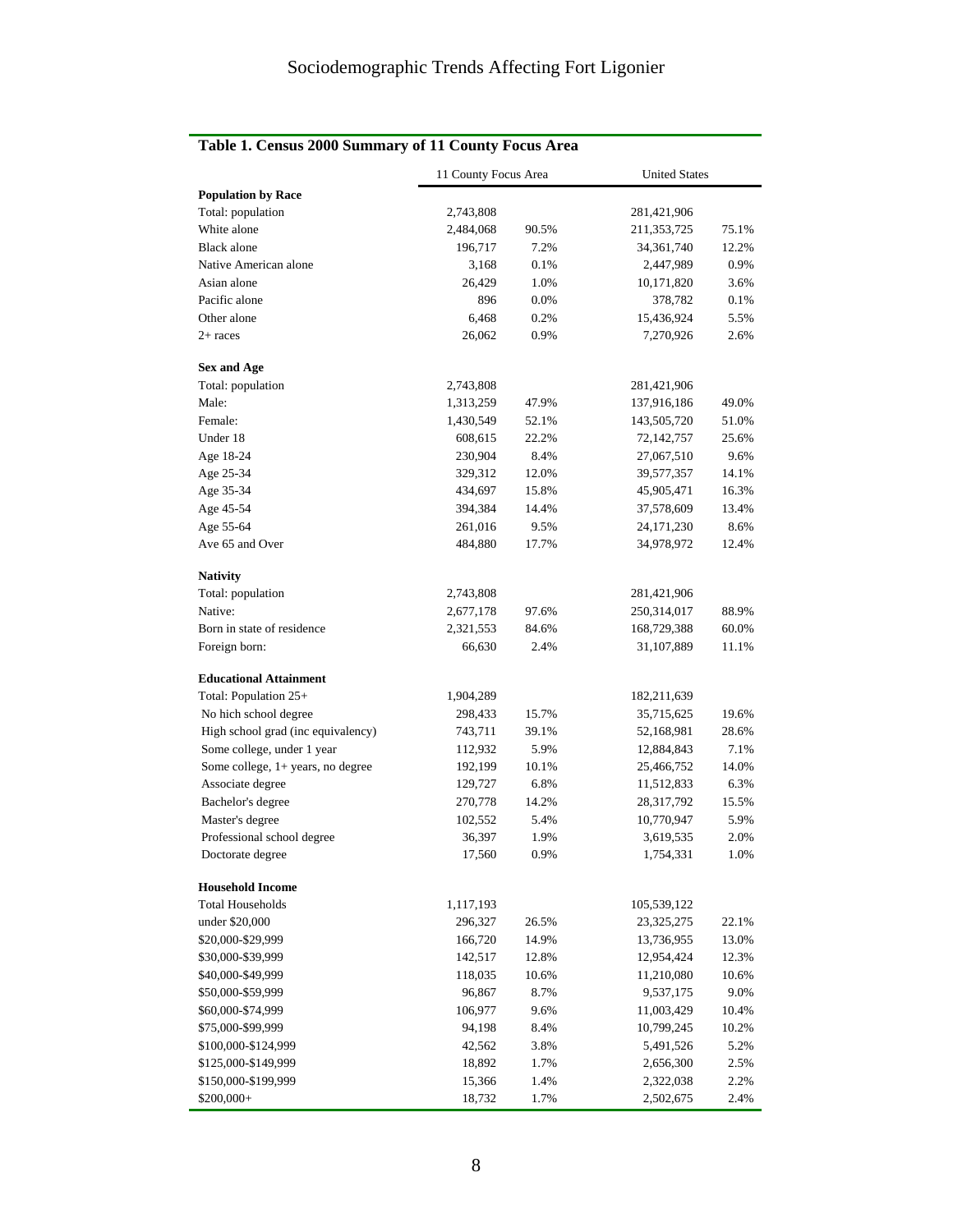#### **Table 2. Demographic Summary – Nearby Metropolitan Statistical Areas - 2005**

|                                            | Pittsburgh<br># | %    | Johnstown<br>$\#$ | $\%$    | State College<br># | %    | Harrisburg<br># | %    | Altoona<br># | %    | Morgantown<br>$\#$ | $\%$ |
|--------------------------------------------|-----------------|------|-------------------|---------|--------------------|------|-----------------|------|--------------|------|--------------------|------|
| Total population                           | 2,314,937       |      | 138,963           |         | 124,263            |      | 500,356         |      | 122,717      |      | 106,899            |      |
| Population Under Age 18                    | 503,123         | 21.7 | 28,894            | 20.8    | 21,552             | 17.3 | 115,926         | 23.2 | 27,169       | 22.1 | 20,078             | 18.8 |
| Population Age 65 and Over                 | 382,773         | 16.5 | 26,293            | 18.9    | 14,242             | 11.5 | 67,856          | 13.6 | 19,612       | 16.0 | 12,689             | 11.9 |
| Median Age                                 | 41.7            |      | 43.9              |         | 29.8               |      | 39.8            |      | 40.7         |      | 36.3               |      |
|                                            |                 |      |                   |         |                    |      |                 |      |              |      |                    |      |
| Total households                           | 992,707         |      | 61,194            |         | 51,888             |      | 208.486         |      | 52,145       |      | 44,322             |      |
| Households with children under<br>18       | 263,741         | 26.6 | 16,790            | 27.4    | 12,154             | 23.4 | 61,819          | 29.7 | 14,037       | 26.9 | 11,533             | 26.0 |
| <b>Educational Attainment</b>              |                 |      |                   |         |                    |      |                 |      |              |      |                    |      |
| Population 25 years and over               | 1,629,318       |      | 99,653            |         | 74,156             |      | 344,276         |      | 85,603       |      | 70,881             |      |
| Less than 9th grade                        | 45,839          | 2.8  | 4,467             | 4.5     | 2,049              | 2.8  | 10,722          | 3.1  | 2,311        | 2.7  | 3,027              | 4.3  |
| 9th to 12th grade no diploma               | 121,980         | 7.5  | 9,156             | 9.2     | 4,373              | 5.9  | 29,631          | 8.6  | 9,085        | 10.6 | 6,560              | 9.3  |
| High school graduate (includes             | 614,158         | 37.7 | 49,404            | 49.6    | 24,516             | 33.1 | 128,255         | 37.3 | 41,825       | 48.9 | 28,270             | 39.9 |
| equivalency)<br>Some college no degree     | 264,211         | 16.2 | 12,239            | 12.3    | 9,503              | 12.8 | 52,042          | 15.1 | 11,933       | 13.9 | 10,195             | 14.4 |
| Associate's degree                         | 141,749         | 8.7  | 6,508             | 6.5     | 3,887              | 5.2  | 26,942          | 7.8  | 6,941        | 8.1  | 2,636              | 3.7  |
| Bachelor's degree                          | 277,857         | 17.1 | 11,023            | 11.1    | 15,662             | 21.1 | 61,742          | 17.9 | 9,532        | 11.1 | 9,095              | 12.8 |
| Graduate or professional degree            | 163,524         | 10.0 | 6,856             | 6.9     | 14,166             | 19.1 | 34,942          | 10.1 | 3,976        | 4.6  | 11,098             | 15.7 |
| School Enrollment K-12                     | 374,241         |      | 21,153            |         | 15,208             |      | 86,181          |      | 20,252       |      | 14,689             |      |
| Percentage different county                | 3.2%            |      | 3.4%              |         | 10.5%              |      | 6.2%            |      | 2.6%         |      | 6.1%               |      |
| Median<br>nonfamily<br>income<br>(dollars) | \$22,351        |      | \$18,942          |         | \$20,164           |      | \$29,684        |      | \$19,988     |      | \$16,965           |      |
| Mean<br>nonfamily<br>income<br>(dollars)   | \$32,469        |      | \$26,159          |         | \$29,050           |      | \$35,796        |      | \$23,321     |      | \$23,760           |      |
| Total households                           | 992,707         |      | 61,194            |         | 51,888             |      | 208,486         |      | 52,145       |      | 44,322             |      |
| Less than \$10000                          | 92,172          | 9.3  | 6,119             | 10.0    | 5,994              | 11.6 | 13,644          | 6.5  | 5,925        | 11.4 | 9,020              | 20.4 |
| \$10000 to \$14999                         | 72,682          | 7.3  | 5,134             | 8.4     | 4,293              | 8.3  | 10,587          | 5.1  | 4,345        | 8.3  | 3,029              | 6.8  |
| \$15000 to \$24999                         | 137,287         | 13.8 | 9,394             | 15.4    | 7,380              | 14.2 | 21,903          | 10.5 | 8,697        | 16.7 | 6,489              | 14.6 |
| \$25000 to \$34999                         | 118,279         | 11.9 | 10,049            | 16.4    | 5,836              | 11.2 | 23,800          | 11.4 | 7,877        | 15.1 | 6,078              | 13.7 |
| \$35000 to \$49999                         | 153,334         | 15.4 | 9,760             | 15.9    | 8,259              | 15.9 | 31,590          | 15.2 | 8,257        | 15.8 | 5,298              | 12.0 |
| \$50000 to \$74999                         | 188,298         | 19.0 | 11,690            | 19.1    | 9,260              | 17.8 | 45,748          | 21.9 | 8,940        | 17.1 | 6,877              | 15.5 |
| \$75000 to \$99999                         | 104,645         | 10.5 | 4,504             | 7.4     | 5,050              | 9.7  | 29,257          | 14.0 | 4,906        | 9.4  | 3,253              | 7.3  |
| \$100000 to \$149999                       | 84,774          | 8.5  | 2,662             | 4.4     | 3,818              | 7.4  | 22,208          | 10.7 | 2,245        | 4.3  | 3,052              | 6.9  |
| \$150000 to \$199999                       | 21,404          | 2.2  | 638               | 1.0     | 945                | 1.8  | 5,287           | 2.5  | 473          | 0.9  | 535                | 1.2  |
| \$200000 or more                           | 19,832          | 2.0  | 1,244             | $2.0\,$ | 1,053              | 2.0  | 4,462           | 2.1  | 480          | 0.9  | 691                | 1.6  |

Source: American Community Survey. Data excludes group quarters population.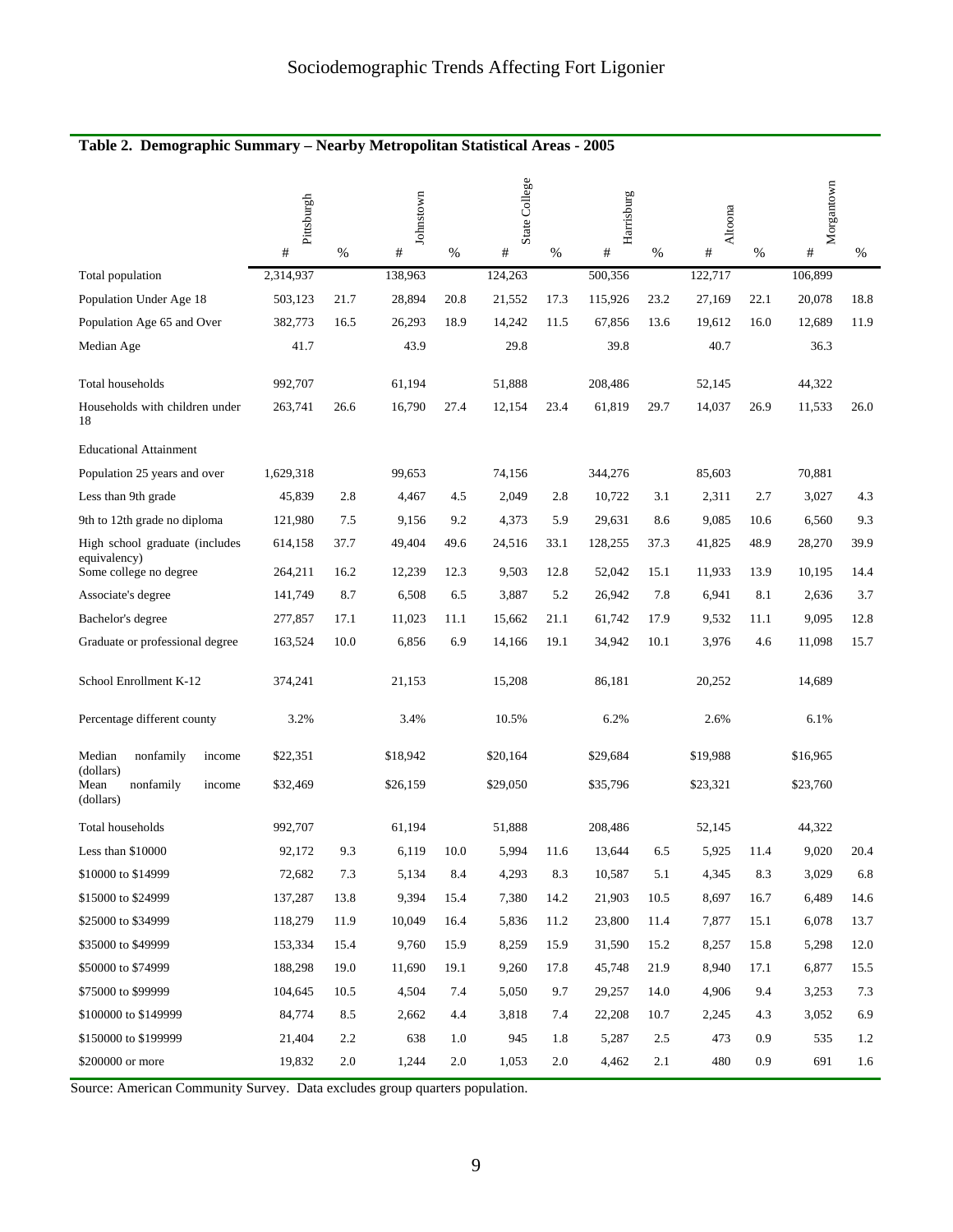|                                                           | Indiana  |      | New Castle<br>Somerset<br>Dubois |      |          | Cumberland |          |      |          |         |
|-----------------------------------------------------------|----------|------|----------------------------------|------|----------|------------|----------|------|----------|---------|
|                                                           | #        | $\%$ | #                                | $\%$ | $\#$     | $\%$       | $\#$     | %    | $\#$     | $\%$    |
| Total population                                          | 83,256   |      | 79,001                           |      | 74,617   |            | 89,742   |      | 93,637   |         |
| Population Under Age 18                                   | 16,497   | 19.8 | 16,883                           | 21.4 | 15,815   | 21.2       | 19,997   | 22.3 | 19,987   | 21.3    |
| Population Age 65 and Over                                | 12,406   | 14.9 | 13,232                           | 16.7 | 13,322   | 17.9       | 15,947   | 17.8 | 16,378   | 17.5    |
| Median Age                                                | 37.9     |      | 41.4                             |      | 42.5     |            | 41.9     |      | 40.5     |         |
| Total households                                          | 34,449   |      | 33,129                           |      | 31,758   |            | 36,623   |      | 40,488   |         |
| Households with children under 18                         | 8238     | 23.9 | 8991                             | 27.1 | 8721     | 27.5       | 9979     | 27.2 | 10642    | 26.3    |
| <b>Educational Attainment</b>                             |          |      |                                  |      |          |            |          |      |          |         |
| Population 25 years and over                              | 54,824   |      | 55,955                           |      | 53,113   |            | 62,839   |      | 64,660   |         |
| Less than 9th grade                                       | 2,656    | 4.8  | 2,877                            | 5.1  | 3,194    | 6.0        | 1,996    | 3.2  | 2,209    | 3.4     |
| 9th to 12th grade no diploma                              | 5,495    | 10.0 | 6,099                            | 10.9 | 5,675    | 10.7       | 6,282    | 10.0 | 6,147    | 9.5     |
| High school graduate<br><i>(includes)</i><br>equivalency) | 25,849   | 47.1 | 27,671                           | 49.5 | 27,707   | 52.2       | 30,019   | 47.8 | 29,346   | 45.4    |
| Some college no degree                                    | 6,384    | 11.6 | 7,258                            | 13.0 | 6,149    | 11.6       | 8,449    | 13.4 | 11,439   | 17.7    |
| Associate's degree                                        | 3,478    | 6.3  | 4,558                            | 8.1  | 3,244    | 6.1        | 4,826    | 7.7  | 5,799    | 9.0     |
| Bachelor's degree                                         | 6,424    | 11.7 | 5,241                            | 9.4  | 4,961    | 9.3        | 7,583    | 12.1 | 5,744    | 8.9     |
| Graduate or professional degree                           | 4,538    | 8.3  | 2,251                            | 4.0  | 2,183    | 4.1        | 3,684    | 5.9  | 3,976    | 6.1     |
| School Enrollment K-12                                    | 12,097   |      | 12,567                           |      | 12,124   |            | 15,509   |      | 14,647   |         |
| Percentage different county                               | 5.1%     |      | 5.8%                             |      | 3.0%     |            | 3.0%     |      | 6.4%     |         |
| Median nonfamily income (dollars)                         | \$18,883 |      | \$17,998                         |      | \$19,078 |            | \$17,231 |      | \$21,573 |         |
| Mean nonfamily income (dollars)                           | \$24,010 |      | \$23,714                         |      | \$23,730 |            | \$25,710 |      | \$26,307 |         |
| Total households                                          | 34,449   |      | 33,129                           |      | 31,758   |            | 36,623   |      | 40,488   |         |
| Less than \$10000                                         | 4,414    | 12.8 | 4,093                            | 12.4 | 2,184    | 6.9        | 2,914    | 8.0  | 3,963    | 9.8     |
| \$10000 to \$14999                                        | 2,498    | 7.3  | 3,121                            | 9.4  | 3,251    | 10.2       | 3,119    | 8.5  | 3,404    | 8.4     |
| \$15000 to \$24999                                        | 5,999    | 17.4 | 6,017                            | 18.2 | 6,409    | 20.2       | 5,604    | 15.3 | 6,717    | 16.6    |
| \$25000 to \$34999                                        | 5,321    | 15.4 | 4,584                            | 13.8 | 4,525    | 14.2       | 4,294    | 11.7 | 7,228    | 17.9    |
| \$35000 to \$49999                                        | 5,334    | 15.5 | 5,753                            | 17.4 | 5,519    | 17.4       | 7,021    | 19.2 | 6,793    | 16.8    |
| \$50000 to \$74999                                        | 6,523    | 18.9 | 5,291                            | 16.0 | 5,468    | 17.2       | 6,945    | 19.0 | 6,317    | 15.6    |
| \$75000 to \$99999                                        | 2,672    | 7.8  | 2,247                            | 6.8  | 2,499    | 7.9        | 2,915    | 8.0  | 3,311    | 8.2     |
| \$100000 to \$149999                                      | 978      | 2.8  | 1,520                            | 4.6  | 1,386    | 4.4        | 3,160    | 8.6  | 2,094    | 5.2     |
| \$150000 to \$199999                                      | 387      | 1.1  | 222                              | 0.7  | 212      | 0.7        | 343      | 0.9  | 451      | 1.1     |
| \$200000 or more                                          | 323      | 0.9  | 281                              | 0.8  | 305      | 1.0        | 308      | 0.8  | 210      | $0.5\,$ |

### **Table 3. Demographic Summary – Nearby Micropolitan Statistical Areas – 2005**

Source: American Community Survey. Data excludes group quarters population.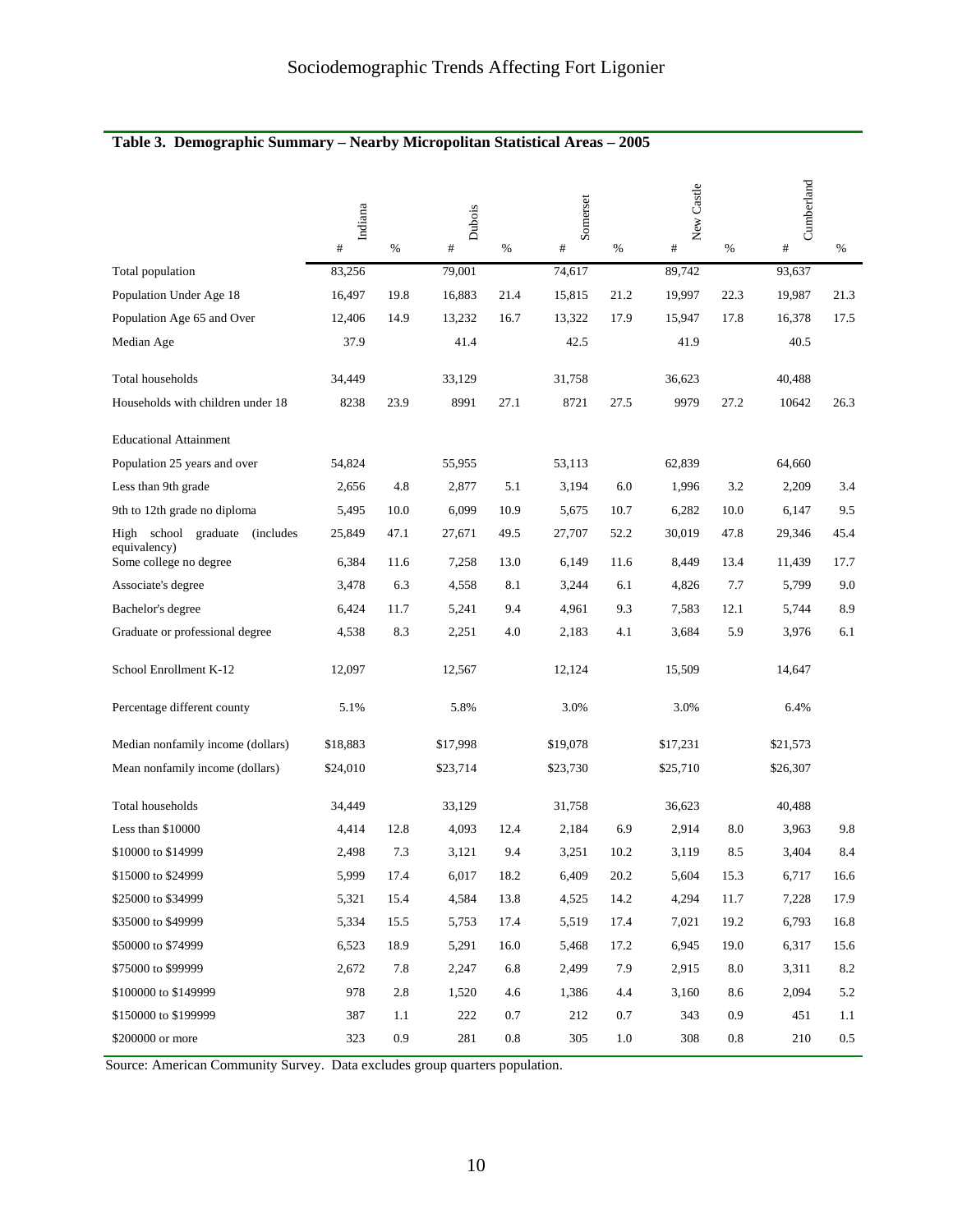# **Historic Trends**

Population in the 11 county focus area declined by 401,465, or just under 13%, between 1970 and 2004. These population trends reflect what has been an ongoing and structural decline in the core industries that once dominated the region. Beginning in the 19th century and continuing through World War II, Southwestern Pennsylvania was dominated by mining and heavy manufacturing industries. In times of economic expansion the local need for workers drew immigrants into the region from around the country and the world. Recent population trends of the region mirror the economic decline of those core industries. As local industries experienced significant downsizing, labor demand slumped and reversed the migration flow that had once defined the region.

Manufacturing and mining industries defined not only the size and composition of the local population but also where that population settled within the region. Mining activity stretched out across a large portion of Southwestern Pennsylvania and West Virginia. Many individual mines and manufacturing plants formed the basis of townships and boroughs far from the region's core. Thus unlike many large cities of the early  $20<sup>th</sup>$  century, the economic activity of Southwestern Pennsylvania was not concentrated in an urban core, but extended out from the city of Pittsburgh.

The primary challenge since World War II has been the continuing decline of manufacturing firms and jobs in the region. Periodic booms in the energy market have positively impacted local mining industries, but these impacts have often been temporary. Continuing improvements in mining productivity have continued to diminish the demand for labor in the mining industry. The relative competitiveness of local manufacturing industries had been weakening for decades prior to the 1980s. In the early 1980s however, the combination of a national recession and the rise in domestic and international competition accelerated the loss of jobs and created a crisis in absolute job loss. The region lost over 150,000 manufacturing jobs in just over a decade. Largescale job loss translated to relatively large population declines as workers left the region. Though population loss had slowed dramatically by the end of the 1980s, the impact of this loss on the composition of the workforce and population would continue into the future.

The unique demographic structure of Southwestern Pennsylvania is one of the largest remaining legacies of past industrial restructuring. Economic transformation has already happened as the local economy has shifted away from reliance on the traditional heavy industries. Yet, even as the economic structure has diversified away from heavy industry, the population continues to have significantly different characteristics of the nation and other larger metropolitan regions. An older population, minimal in-migration and a comparative lack of diversity will affect population and economic trends going into the future. Over the long run, local population trends will also converge with national trends.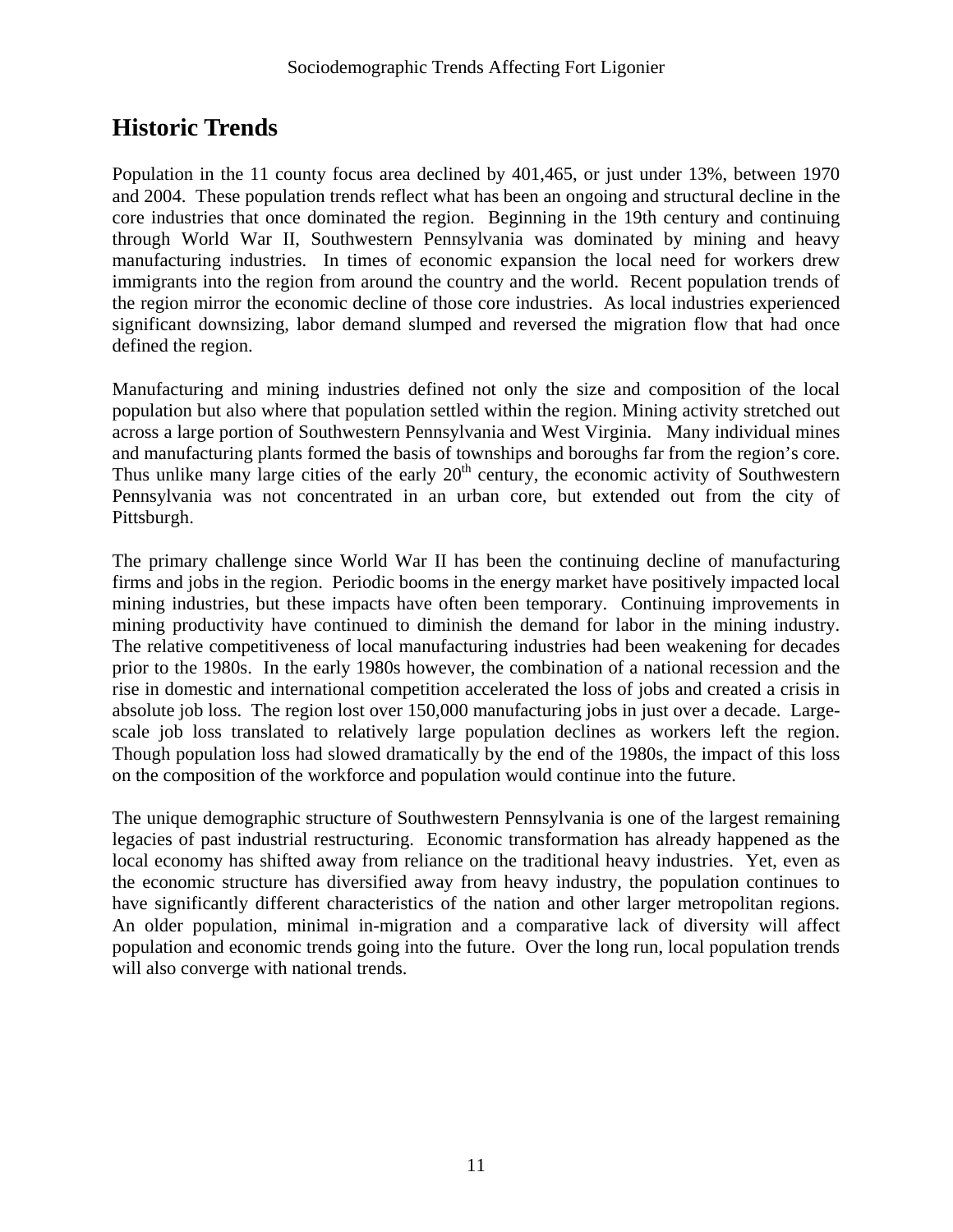### *Historic Population Trends*

Population decline has affected nearly all of Southwestern Pennsylvania. Figure 4 summarizes the population trends across the 11 county focus area since 1970. With the exception of a short period in the early 1990's population has been in a state of continuous decline. Table 4 summarizes the recent historical population trend in the focus area counties. Only 4 of the 11 counties in the focus area have increased in population between 1970 and 2004. Figure 5 is a map depicting same population trends across the broader region.

Until the mid-1990's population decline in the region was entirely the result of net migration out of the region. Those who left the region were much more likely to be young working age residents and their families. Thus, the Pittsburgh region quickly became one of the oldest regions in the country. Today, the Pittsburgh region has a disproportionate concentration of elderly residents. Because of the current age structure, the Pittsburgh region has now reached a period of natural decrease -- a rarity among U.S. regions -- where the number of deaths exceeds the number of births. When this is coupled with out migration, both components of the population change equation are now negative. While population decline has been fairly consistent in recent decades, it is important to note that the causes of population decline have differed across different time periods. In the early 1980's the population loss was almost entirely the result of young workers leaving the region. Natural population change at that time was positive. In the late 1990's natural population change was negative and out-migration made up a much smaller part of the overall population change.





Source: Compiled from the Regional Economic Information System (REIS), Bureau of Economic Analysis.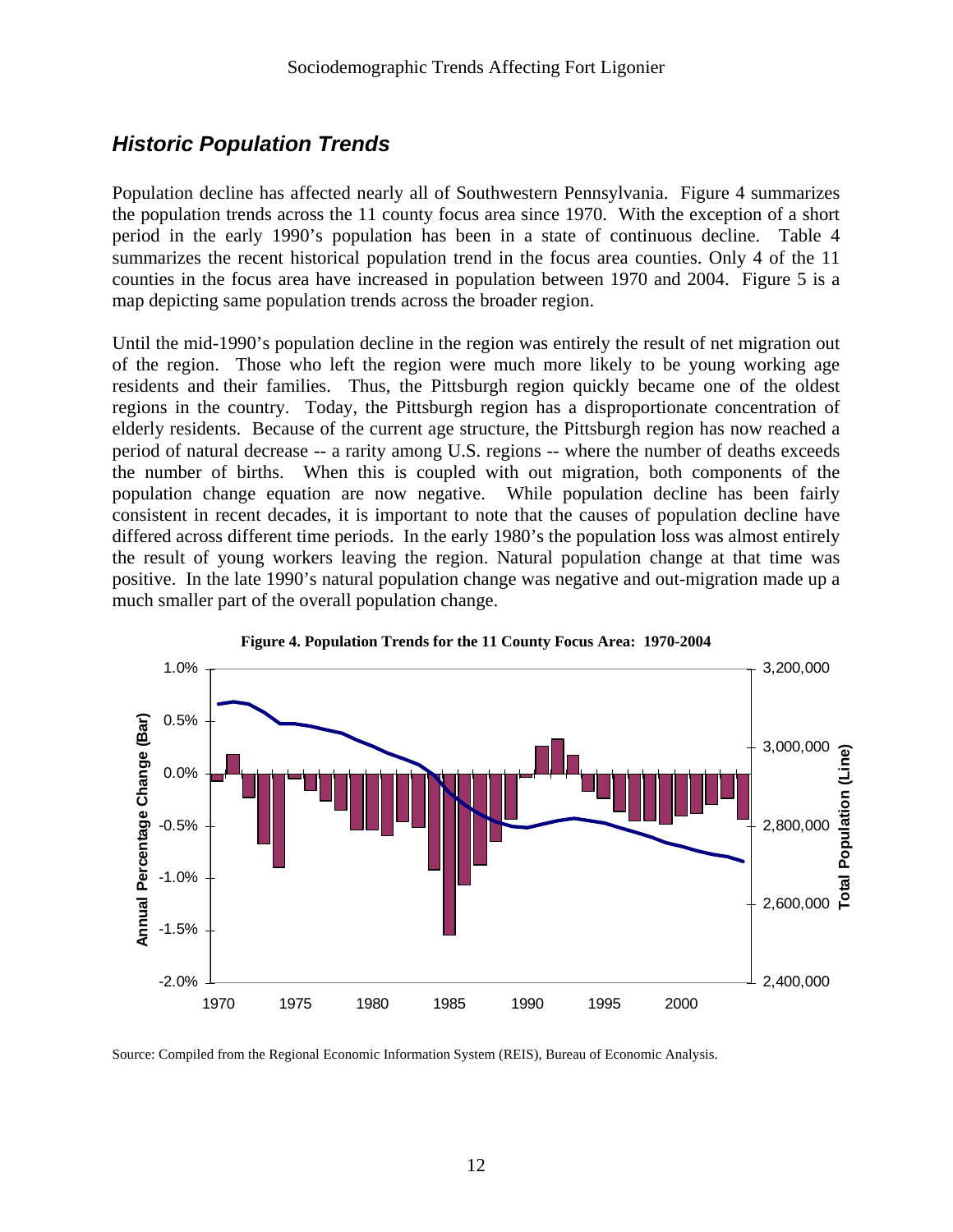|                            |           |          |           |           |           |                | Average Annual Change |
|----------------------------|-----------|----------|-----------|-----------|-----------|----------------|-----------------------|
| County                     | 1970      | 1980     | 1990      | 2000      |           | 2004 1970-1990 | 1990-2004             |
| Garrett, Maryland          | 21.607    | 26,555   | 28,236    | 29,832    | 30.043    | 1.5%           | 0.5%                  |
| Allegheny, Pennsylvania    | 1,602,690 | ,448,253 | 1,336,740 | 1,279,817 | 1,247,512 | $-0.8%$        | $-0.5%$               |
| Armstrong, Pennsylvania    | 75,732    | 77,716   | 73,516    | 72,318    | 71,373    | $-0.1%$        | $-0.2%$               |
| Beaver, Pennsylvania       | 208,511   | 204,001  | 186,271   | 181,156   | 178,120   | $-0.5%$        | $-0.3%$               |
| Butler, Pennsylvania       | 128,372   | 148,099  | 152,642   | 174,588   | 180,664   | 0.9%           | 1.3%                  |
| Cambria, Pennsylvania      | 187,061   | 182,986  | 162,938   | 152,245   | 148,646   | $-0.6%$        | $-0.6%$               |
| Fayette, Pennsylvania      | 154,692   | 159,085  | 145,476   | 148,522   | 146,842   | $-0.3%$        | 0.1%                  |
| Greene, Pennsylvania       | 36.264    | 40.508   | 39,539    | 40,684    | 40,001    | 0.5%           | 0.1%                  |
| Indiana, Pennsylvania      | 79,618    | 92.283   | 89.990    | 89.531    | 88.929    | 0.7%           | $-0.1%$               |
| Washington, Pennsylvania   | 211,534   | 216,958  | 204,569   | 203,040   | 205,319   | $-0.2%$        | $0.0\%$               |
| Westmoreland, Pennsylvania | 377,212   | 392,294  | 370,467   | 369,820   | 367,937   | $-0.1%$        | $0.0\%$               |

#### **Table 4. Population Trends by County 1970-2004**

Source: Compiled from the Regional Economic Information System (REIS), Bureau of Economic Analysis.



**Figure 5. Population Growth by County 1970-2004** 

Source: Compiled from the Regional Economic Information System (REIS), Bureau of Economic Analysis.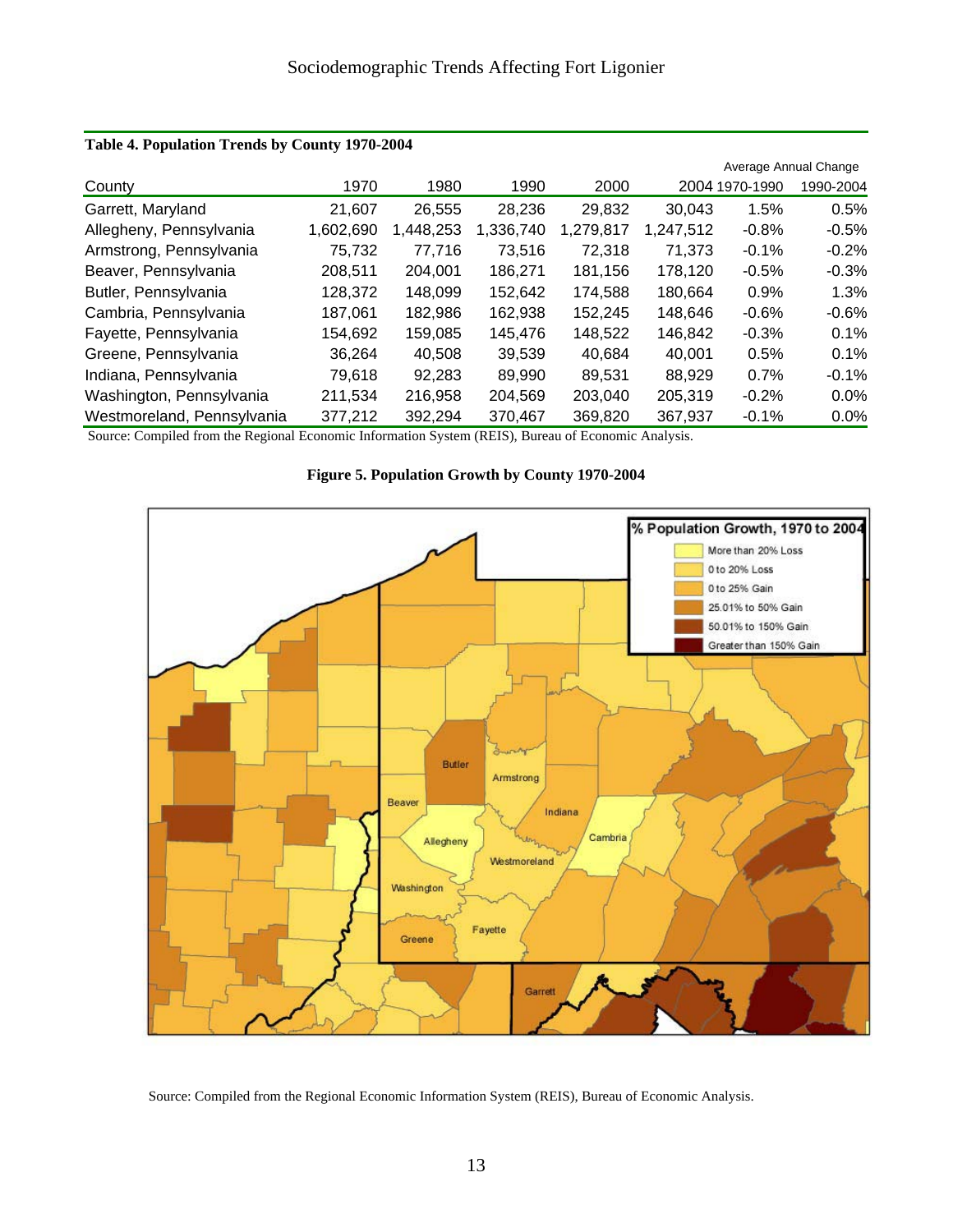### *Historic Employment Trends*

Employment trends in the region do not mirror population trends. While population has been continuously decreasing in recent decades, regional employment has generally been increasing since the mid 1980's. Figure 6 depicts recent employment trends for the 11 county focus area.

Many suburban area counties have experienced higher employment growth rates than Allegheny County, the regions urban core. Much of this suburban job growth has been in retail and service sector jobs that closely track with population flows. A large part of the region's employment base has been retained in Allegheny County. Table 5 shows the county level employment changes in the focus area since 1970. In 2004, over 861 thousand jobs were located in Allegheny County, or 55 percent of all jobs in the 11 county focus area. The loss of residents and the retention of jobs in Allegheny County has been a factor contributing to larger commuting flows across the region. In 2000 an estimated 143 thousand workers commuted into Allegheny County daily from across Southwestern Pennsylvania and beyond.

While manufacturing employment has continued to decline, employment gains have extended across a range of service sector and related industries. Health and educational services, finance and other service industries have generated most of the employment growth across Southwestern Pennsylvania in recent decades.

Employment has been able to increase despite continued population loss because of trends in labor force participation. In particular the region has been impacted by steadily increasing trends in female labor force participation. Men in the regional labor force have actually declined in recent decades, but their loss has been more than made up for by greater number of women who have entered the labor force. More information on the changes in labor force participation and the implication for Fort Ligonier are in a later section of this report.



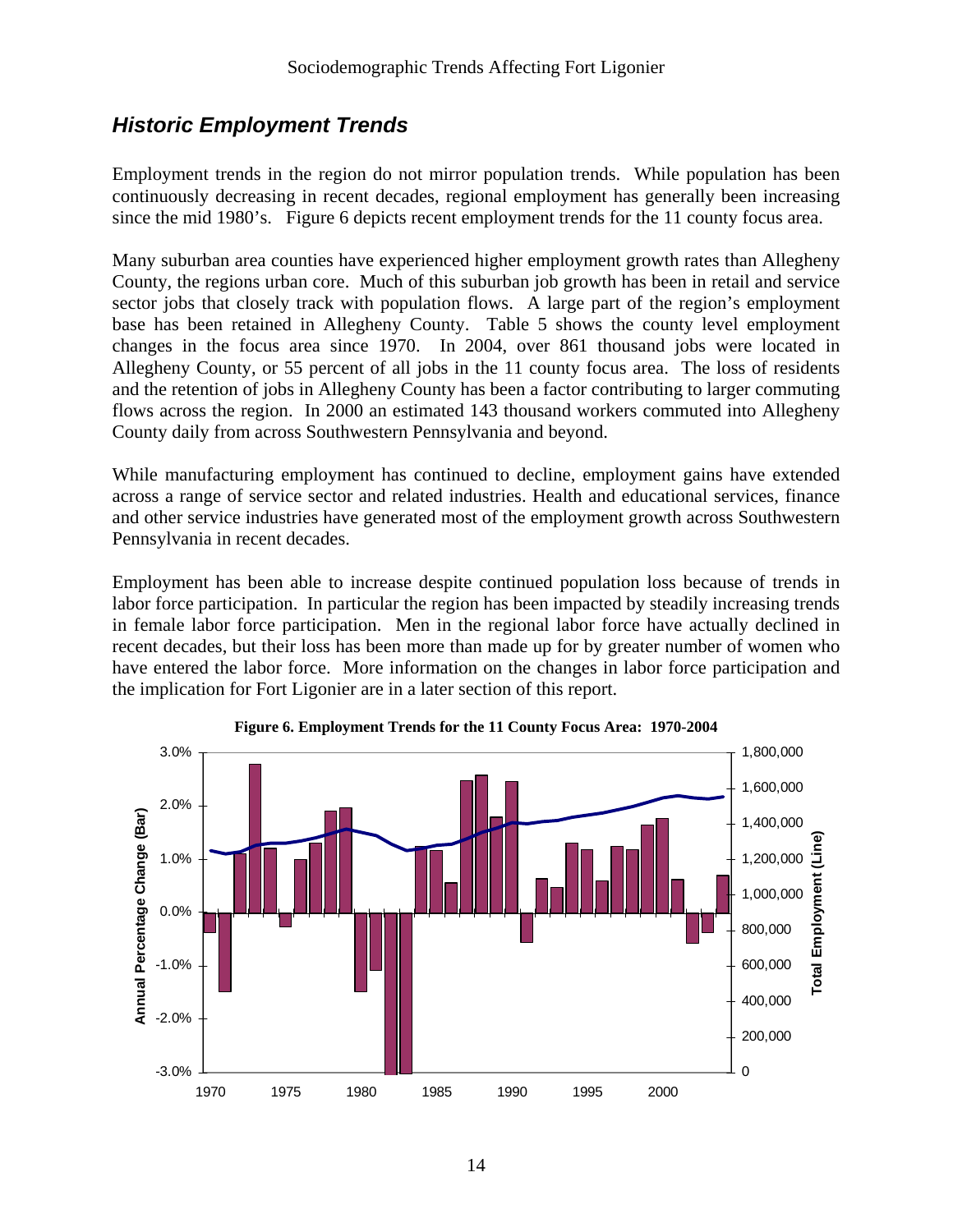|                            |         |         |         |         |         | Average Annual Change |           |
|----------------------------|---------|---------|---------|---------|---------|-----------------------|-----------|
| County                     | 1970    | 1980    | 1990    | 2000    | 2004    | 1970-1990             | 1990-2004 |
| Garrett, Maryland          | 6.723   | 10.214  | 14.328  | 17,619  | 19.427  | 5.7%                  | 2.5%      |
| Allegheny, Pennsylvania    | 740,788 | 773,155 | 819,868 | 875,284 | 861,868 | 0.5%                  | 0.4%      |
| Armstrong, Pennsylvania    | 22,517  | 25,017  | 26.031  | 31,174  | 31,143  | 0.8%                  | 1.4%      |
| Beaver, Pennsylvania       | 82,215  | 87,015  | 65,914  | 74,347  | 72,838  | $-1.0%$               | 0.8%      |
| Butler, Pennsylvania       | 47,223  | 57,065  | 69,934  | 89,232  | 95,966  | 2.4%                  | 2.7%      |
| Cambria, Pennsylvania      | 70,524  | 72,006  | 71,761  | 75,858  | 75,070  | 0.1%                  | 0.3%      |
| Fayette, Pennsylvania      | 41,910  | 44,542  | 46,726  | 55,593  | 59,284  | 0.6%                  | 1.9%      |
| Greene, Pennsylvania       | 11.601  | 14,614  | 14,110  | 16,465  | 16,496  | 1.1%                  | 1.2%      |
| Indiana, Pennsylvania      | 26,818  | 36,831  | 39,553  | 42,730  | 45,055  | 2.4%                  | 1.0%      |
| Washington, Pennsylvania   | 72,420  | 80,116  | 84,747  | 94,592  | 99,277  | 0.9%                  | 1.2%      |
| Westmoreland, Pennsylvania | 125,286 | 149,649 | 155,270 | 174,257 | 176,007 | 1.2%                  | 1.0%      |

### **Table 5. Average Annual Employment Change by County 1970-2004**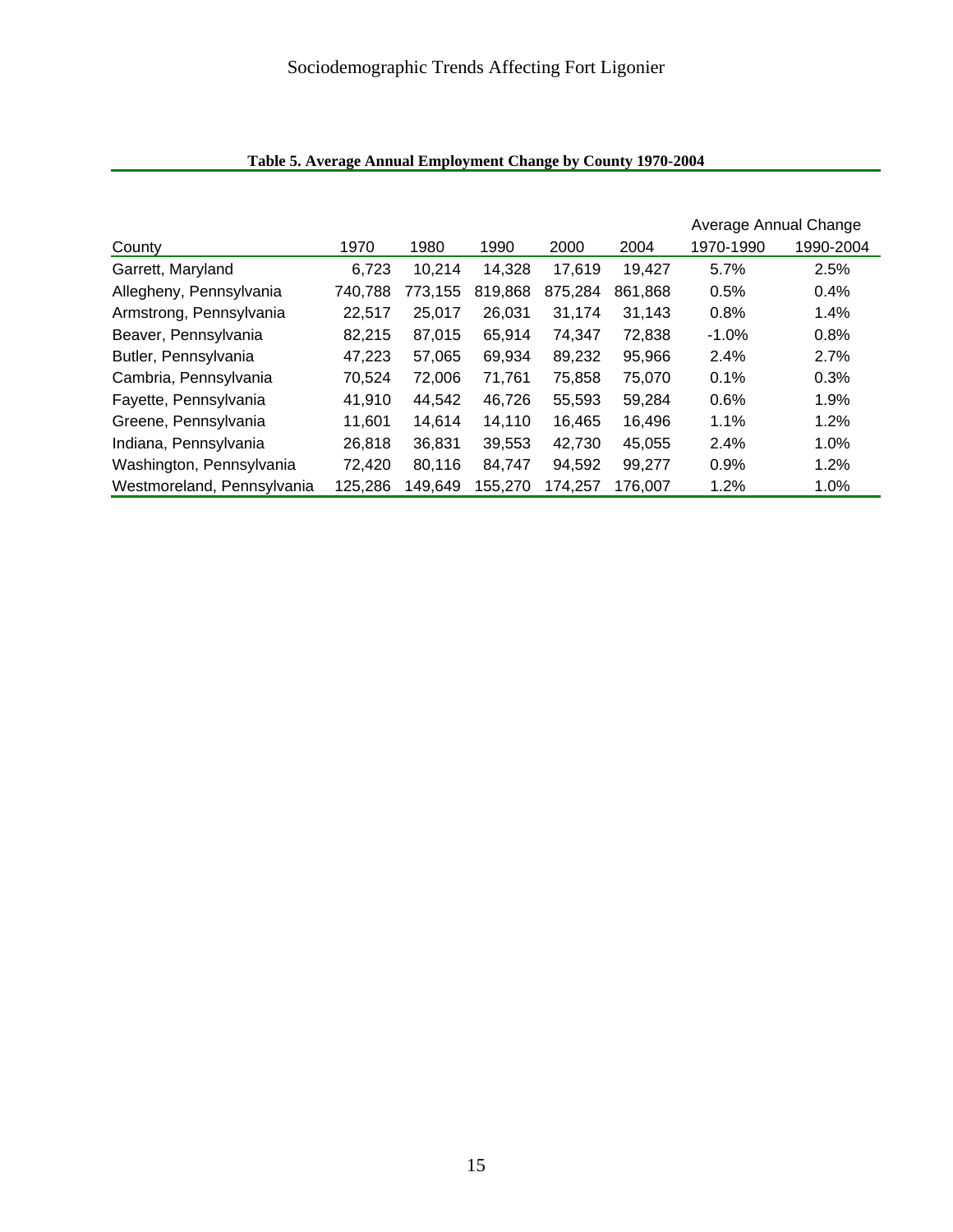## **Demographic Forecast**

This section presents the baseline demographic forecast for the 11 county focus area in Southwestern Pennsylvania and Garrett County, MD. These forecasts are compiled from the Pittsburgh REMI model, a regional economic model produced by Regional Economic Models Inc. based in Amherst, MA and maintained by the University Center for Social and Urban Research at the University of Pittsburgh. Data for certain counties is supplemented by county profile forecasts acquired from Woods and Poole, a national consulting company. Further information on the REMI model, data, and forecasting methodologies are included as an appendix to this report.

Population decline in the 11 county focus area is projected to abate between 2000 and 2008. Slow population decline will be followed by flat and then modest population growth. Over the period 2008-2018 the 11 county focus area is projected to see a cumulative population increase 96,936 people or 3.6%. Though population increases would represent a significant change for a region that has experienced nearly continuous population decline over the last 40 years, this rate of population increase is considered minimal. At an average 0.36% per year, population increases in the 11 county area are projected to remain well below national growth trends over the period 2008-2018 and beyond. For comparison census projections estimate that the US population will increase annually by over 0.8% between 2010 and 2020.

Several factors are causing the regional population decline to abate in coming years. Population growth is comprised of two components: Natural increase: births minus deaths, and net migration: the difference between those moving into a place less those moving out of the place. Net migration losses for the region have historically been driven by low job creation rates and relatively poor economic performance compared to other large metropolitan regions. Not surprisingly, the Southwestern Pennsylvania suffered its severest outflows of migration during the 1980s, when multiple plant closings were causing permanent job losses throughout the region. The rate of this economic induced migration from the region has slowed markedly since the early 1980's.

In this one regard, the demographic trends of Southwestern Pennsylvania differ significantly from other regions of the county. Most regions of the U.S. experience a positive rate of natural population change caused by the excess of births each year to deaths. Southwestern Pennsylvania, with an age structure skewed to a relatively large elderly age cohort began to experience a correspondingly larger number of deaths than would be typical of a region its size. The high levels of out migration of workers in the 1980s meant the loss of not only baby boomers, but their children, the 'echo boom' population. That generation was not here to begin families in the region and was a factor in a lower number of births in the region than would be typical. Taken together, these factors resulted in the Pittsburgh region experiencing natural population decline beginning in the mid 1990s. The Pittsburgh region is the only large metropolitan region experiencing natural population decline at the beginning of the 21st century.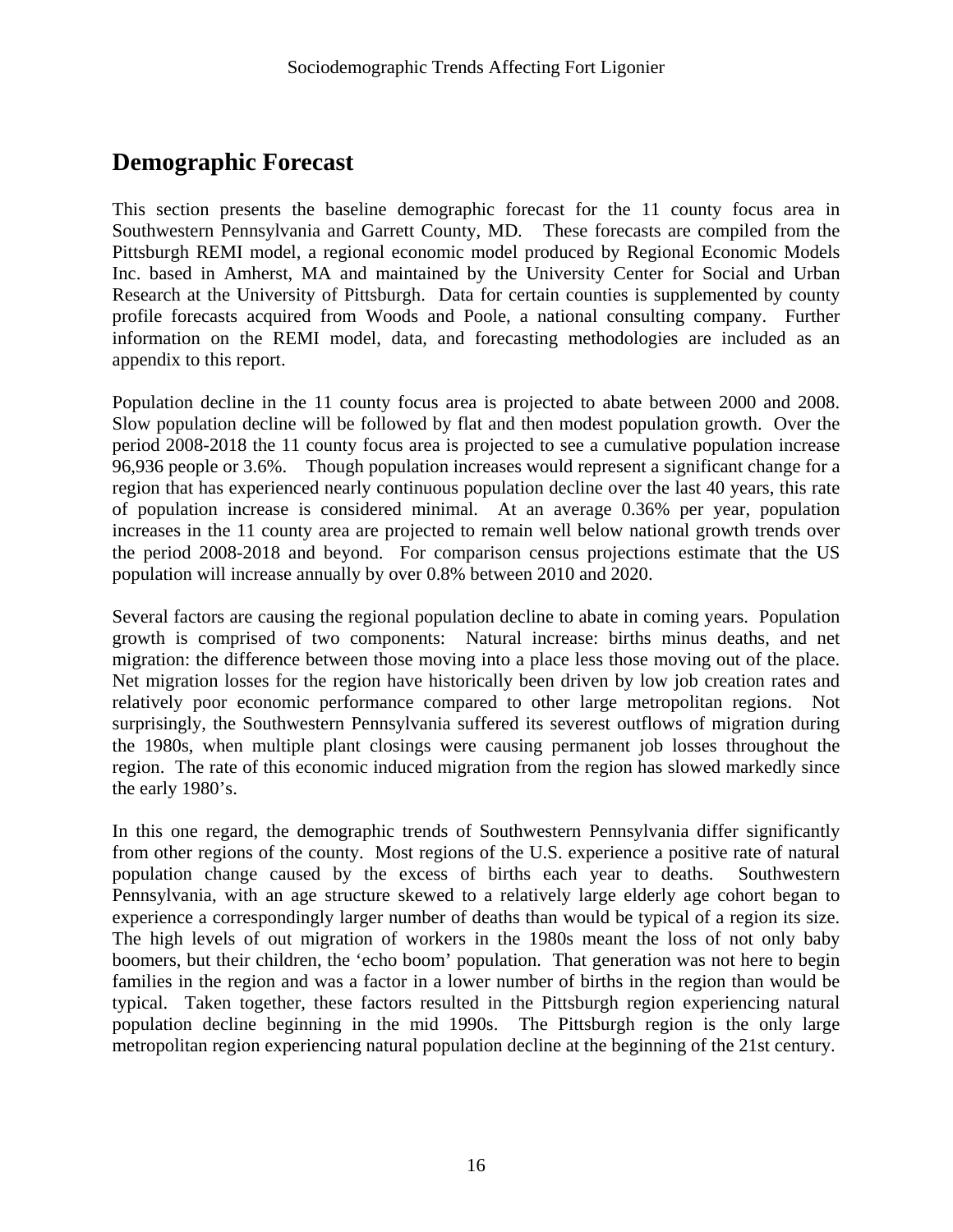Currently, Southwestern Pennsylvania has reached a point where both components of population change are negative. Compounding the net migration from the region was natural population decline. For the first time in its measurable history, it is estimated that there were more deaths than births in Southwestern Pennsylvania beginning in 1996. Figure 8 shows the historical and projected trend for natural population change in the 11 county focus area. The rate of natural population decline is currently reaching its peak in 2006 with natural population decline moderating into the future. As natural population decline diminishes population trends will show some improvement. This trend will have secondary impacts because it can be expected to also slowing employment loss in the region. This is because the majority of local jobs in the regional economy exist to provide goods and services to the regional population. The elderly population in particular induces disproportionate employment in medical services and related industries.

Figure 9 shows the projected change in the regional elderly population compared to national trends. While the elderly population is projected to increase both locally and nationally, the growth of the elderly population in Southwestern Pennsylvania will lag national trends. In fact, Census Bureau projections for the elderly population show that Pennsylvania as a while has the lowest projected increase in its elderly compared to all other states over the next quarter century.

Over the longer term, other factors are expected to cause future population gains in Southwestern Pennsylvania to lag national trends. National population trends show that the fastest growing parts of the population are Hispanic and recent immigrant groups that have a very low presence in the region. Between 2010 and 2020, national population projections are that the Hispanic population will account for over 44% of all population growth in the United States, despite the fact that they represent under 13% of the national population in 2000.



**Figure 7. Historic and Projected Average Annual Population Change by Age Group 11 County Focus Area: 1990-2030** 

Source: Pittsburgh REMI Model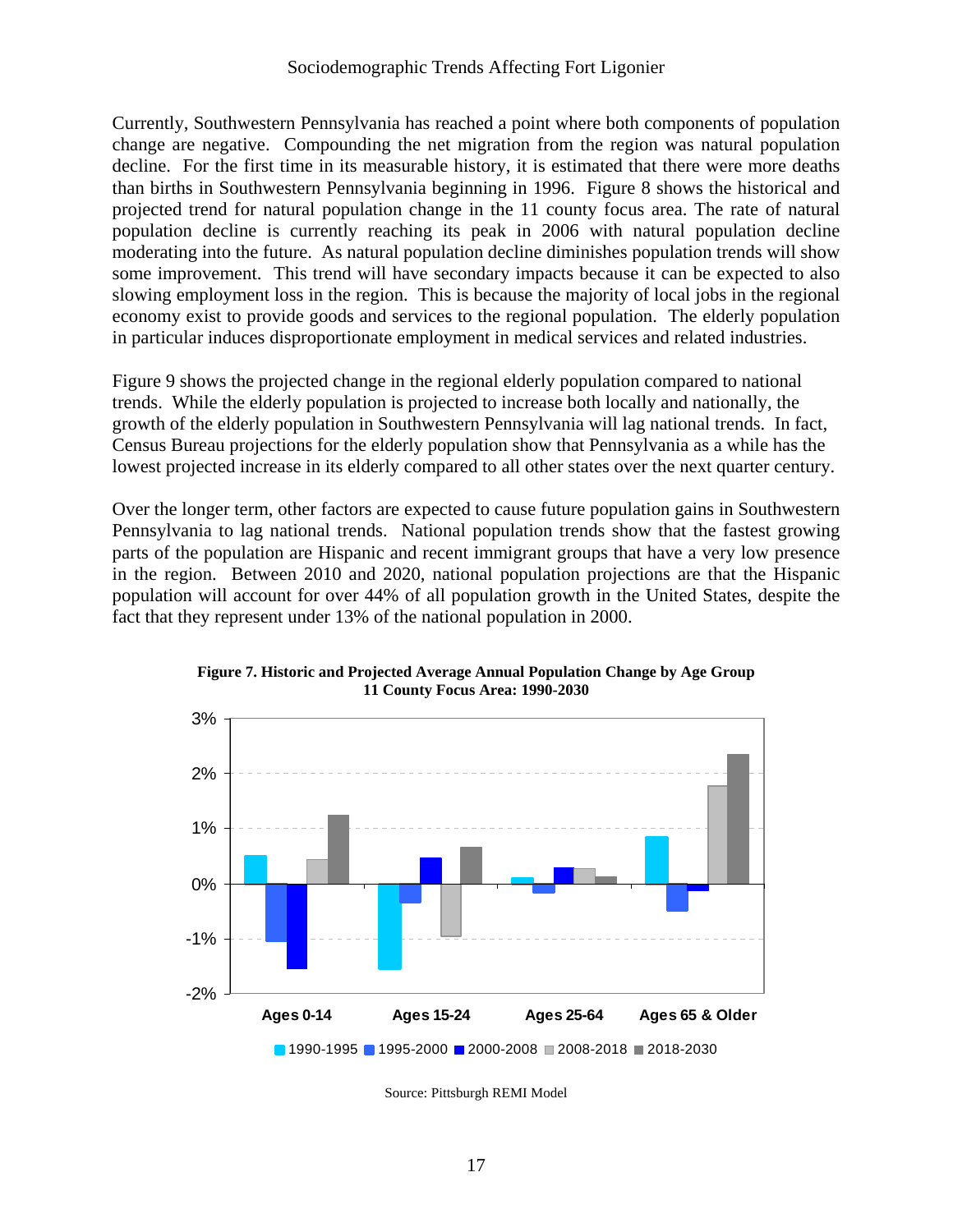|  | Table 6. Focus Area Demographic Forecast by Subregion and Age Group |  |  |
|--|---------------------------------------------------------------------|--|--|
|--|---------------------------------------------------------------------|--|--|

|                               |                                                            |           |           |           |           |           | Change   |           |           |                |          |
|-------------------------------|------------------------------------------------------------|-----------|-----------|-----------|-----------|-----------|----------|-----------|-----------|----------------|----------|
|                               |                                                            |           |           |           |           | 2000-2008 |          |           | 2008-2018 | 2008-2030      |          |
|                               | 1990                                                       | 2000      | 2008      | 2018      | 2030      | #         | %        | $\#$      | %         | $\#$           | $\%$     |
| <b>Allegheny County</b>       |                                                            |           |           |           |           |           |          |           |           |                |          |
| Ages 0-14                     | 238,093                                                    | 232,166   | 204,543   | 211,279   | 247,815   | $-27,623$ | $-11.9%$ | 6,736     | 3.3%      | 36,536         | 17.9%    |
| Ages 15-24                    | 174,568                                                    | 158,351   | 164,703   | 155,900   | 167,170   | 6,352     | 4.0%     | $-8,803$  | $-5.3%$   | 11,270         | 6.8%     |
| Ages 25-64                    | 692,142                                                    | 661,336   | 662,810   | 677,542   | 694,893   | 1,474     | 0.2%     | 14,732    | 2.2%      | 17,351         | 2.6%     |
| Ages $65+$                    | 231,937                                                    | 227,963   | 217,555   | 250,881   | 321,018   | $-10,408$ | $-4.6%$  | 33,326    | 15.3%     | 70,137         | 32.2%    |
| Total:                        | 1,336,740                                                  | 1,279,816 | 1,249,611 | 1,295,602 | 1,430,896 | $-30,205$ | $-2.4%$  | 45,991    | 3.7%      | 135,294        | 10.8%    |
|                               | Beaver, Butler, Fayette, Washington, Westmoreland Counties |           |           |           |           |           |          |           |           |                |          |
| Ages 0-14                     | 203,454                                                    | 200,176   | 175,885   | 186,282   | 212,695   | $-24,291$ | $-12.1%$ | 10,397    | 5.9%      | 26,413         | 15.0%    |
| Ages 15-24                    | 137,794                                                    | 124,905   | 134,197   | 116,480   | 126,742   | 9,292     | 7.4%     | $-17,717$ | $-13.2%$  | 10,262         | 7.6%     |
| Ages 25-64                    | 540,403                                                    | 562,945   | 587,326   | 609,224   | 614,331   | 24,381    | 4.3%     | 21,898    | 3.7%      | 5,107          | 0.9%     |
| Ages $65+$                    | 177,774                                                    | 189,100   | 194,254   | 233,524   | 301,220   | 5,154     | 2.7%     | 39,270    | 20.2%     | 67,696         | 34.8%    |
| Total:                        | 1,059,425                                                  | 1,077,126 | 1,091,662 | 1,145,510 | 1,254,988 | 14,536    | 1.3%     | 53,848    | 4.9%      | 109,478        | 10.0%    |
|                               | Armstrong, Indiana, Greene Counties                        |           |           |           |           |           |          |           |           |                |          |
| Ages 0-14                     | 40,166                                                     | 35,679    | 29,690    | 30,370    | 30,979    | $-5,989$  | $-16.8%$ | 680       | 2.3%      | 609            | 2.1%     |
| Ages 15-24                    | 34,354                                                     | 32,689    | 28,352    | 23,492    | 25,123    | $-4,337$  | $-13.3%$ | $-4,860$  | $-17.1%$  | 1,631          | 5.8%     |
| Ages 25-64                    | 96,637                                                     | 101,669   | 107,463   | 106,741   | 103,746   | 5,794     | 5.7%     | -722      | $-0.7%$   | $-2,995$       | $-2.8%$  |
| Ages $65+$                    | 31,888                                                     | 32,494    | 32,831    | 39,292    | 48,454    | 337       | 1.0%     | 6,461     | 19.7%     | 9,162          | 27.9%    |
| Total:                        | 203,045                                                    | 202,531   | 198,336   | 199,895   | 208,302   | $-4,195$  | $-2.1%$  | 1,559     | 0.8%      | 8,407          | 4.2%     |
|                               | Cambria County, PA and Garrett County, MD                  |           |           |           |           |           |          |           |           |                |          |
| Ages 0-14                     | 37,293                                                     | 31,877    | 28,517    | 28,891    | 27,861    | $-3,360$  | $-10.5%$ | 374       | 1.3%      | $-1,030$       | $-3.6%$  |
| Ages 15-24                    | 26,059                                                     | 23,545    | 21,680    | 17,721    | 17,725    | $-1,865$  | $-7.9%$  | $-3,959$  | $-18.3%$  | $\overline{4}$ | 0.0%     |
| Ages 25-64                    | 93,404                                                     | 92,184    | 94,041    | 88,223    | 76,316    | 1,857     | 2.0%     | $-5,818$  | $-6.2%$   | $-11,907$      | $-12.7%$ |
| Ages 65+                      | 34,418                                                     | 34,471    | 32,507    | 37,348    | 46,933    | $-1,964$  | $-5.7%$  | 4,841     | 14.9%     | 9,585          | 29.5%    |
| Total:                        | 191,174                                                    | 182,077   | 176,745   | 172,183   | 168,835   | $-5,332$  | $-2.9%$  | $-4,562$  | $-2.6%$   | $-3,348$       | $-1.9%$  |
| <b>Total 11 County Region</b> |                                                            |           |           |           |           |           |          |           |           |                |          |
| Ages 0-14                     | 519,006                                                    | 499,898   | 438,635   | 456,822   | 519,350   | $-61,263$ | $-12.3%$ | 18,187    | 4.1%      | 62,528         | 14.3%    |
| Ages 15-24                    | 372,775                                                    | 339,490   | 348,932   | 313,593   | 336,760   | 9,442     | 2.8%     | $-35,339$ | $-10.1%$  | 23,167         | 6.6%     |
| Ages 25-64                    | 1,422,586                                                  | 1,418,134 | 1,451,640 | 1,481,730 | 1,489,286 | 33,506    | 2.4%     | 30,090    | 2.1%      | 7,556          | 0.5%     |
| Ages 65+                      | 476,017                                                    | 484,028   | 477,147   | 561,045   | 717,625   | $-6,881$  | $-1.4%$  | 83,898    | 17.6%     | 156,580        | 32.8%    |
| Total:                        | 2,790,384                                                  | 2,741,550 | 2,716,354 | 2,813,190 | 3,063,021 | $-25,196$ | $-0.9%$  | 96,836    | 3.6%      | 249,831        | 9.2%     |

Source: Pittsburgh REMI Model. Woods and Poole.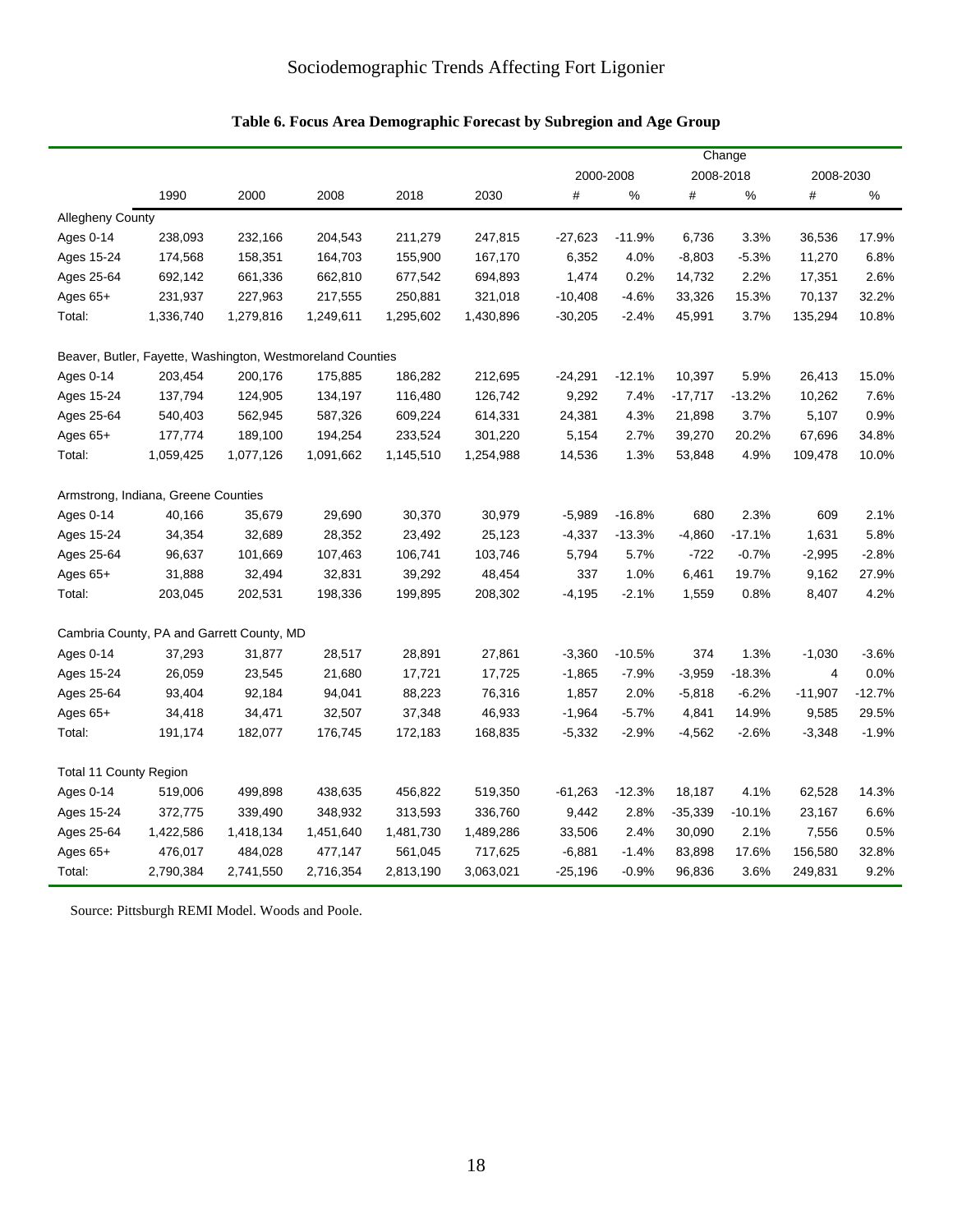



Source: Pittsburgh REMI Model



**Figure 9. Indexed Projection of Elderly Population** 

Source: Census Bureau, Pittsburgh REMI Model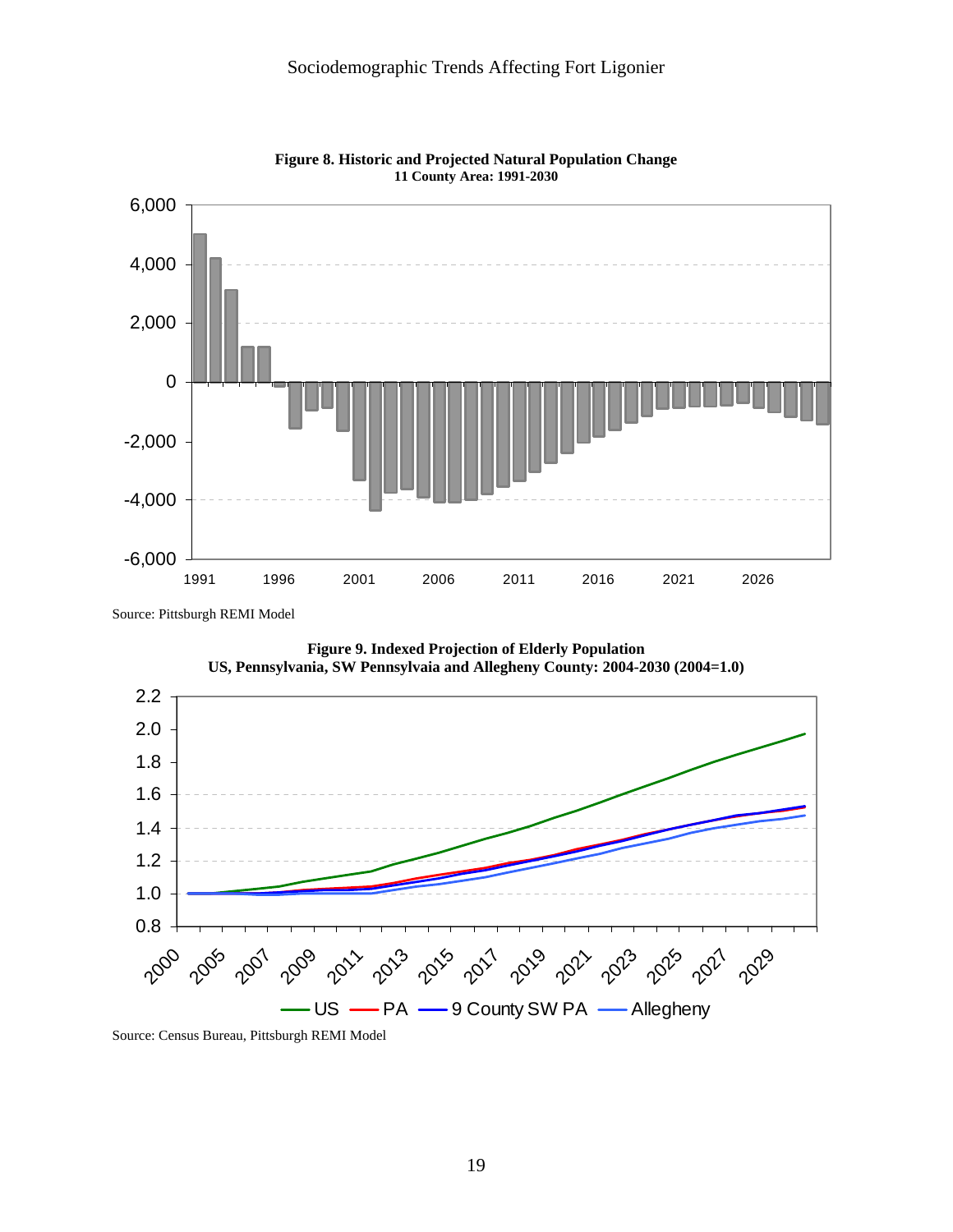### **Economic Forecast**

The economic forecast for the Southwestern Pennsylvania reflects both the effect of past economic restructuring and continued diversification of the region's industries. Once dominated by mining and manufacturing, these industries have slowly lost their competitiveness in the region with corresponding shifts in employment and income generation for the region. As a result of this diversification, regional economic trends are projected to continue converging with national trends.

Table 7 presents the baseline economic forecast for employment by industry in a nine county area of Southwestern Pennsylvania. These nine counties represent the 11 county focus area net of Cambria County, PA and Garrett County, MD. The service sector will account for the majority of all net job creation over the period 2008-2018. Manufacturing and farm employment will continue slow declines as will trade industries to a lesser degree. Overall employment is projected to increase at an average annual rate of 0.6% between 2008 and 2018.

Figure 10 depicts the changing distribution of employment in the Southwestern Pennsylvania region. Continuing diversification in regional industrial structure is evident in both of these. By 2018 service sector employment is projected to be just under half of all regional employment.

As mentioned earlier, an important trend affecting the regional labor force has been shifting trends in the regional labor force. The trend toward increasing labor force participation is projected to continue into the future. Thus even as population projections reflect low overall population growth, higher rates of employment and labor force growth are projected. As in the past, the bulk of labor force gains will come from women as they enter the workforce in greater numbers. This shift corresponds to the shift away from male dominated heavy industries. In recent decades increased employment across a range of service industries have offset the continuing decline of manufacturing employment in the region. This trend is continued to impact the local labor force into the future.

| $>$ count, in cat soon soco             |         |         |         |         |          |          |          |  |  |  |  |
|-----------------------------------------|---------|---------|---------|---------|----------|----------|----------|--|--|--|--|
| Average Annual Change                   |         |         |         |         |          |          |          |  |  |  |  |
|                                         | 2001    | 2008    | 2018    | 2030    | 2001-08  | 2008-18  | 2018-30  |  |  |  |  |
| Mining,<br>Utilities.<br>Nat Resources, | 113,023 | 107,718 | 114.011 | 122,345 | $-0.7\%$ | $0.6\%$  | 0.6%     |  |  |  |  |
| Construction                            |         |         |         |         |          |          |          |  |  |  |  |
| Manufacturing                           | 132,294 | 106,860 | 94,177  | 91,603  | $-2.7\%$ | $-1.2\%$ | $-0.2%$  |  |  |  |  |
| <b>Wholesale and Retail Trade</b>       | 228,911 | 232,728 | 220,713 | 194,378 | $0.2\%$  | $-0.5\%$ | $-1.0\%$ |  |  |  |  |
| Transportation, Informaton, Finance     | 198,122 | 201,043 | 206,427 | 207,072 | 0.2%     | 0.3%     | $0.0\%$  |  |  |  |  |
| <b>Services</b>                         | 629,963 | 705,643 | 806,308 | 904,107 | 1.7%     | 1.4%     | 1.0%     |  |  |  |  |
| Public Administration                   | 149,574 | 154.445 | 155,582 | 156,074 | 0.5%     | $0.1\%$  | $0.0\%$  |  |  |  |  |
| Farm                                    | 11.973  | 10,984  | 9,190   | 7,066   | $-1.2%$  | $-1.6\%$ | $-1.9%$  |  |  |  |  |

**Table 7. Projected Employment by Industry 9 County Area: 2001-2030**

Source: Pittsburgh REMI Model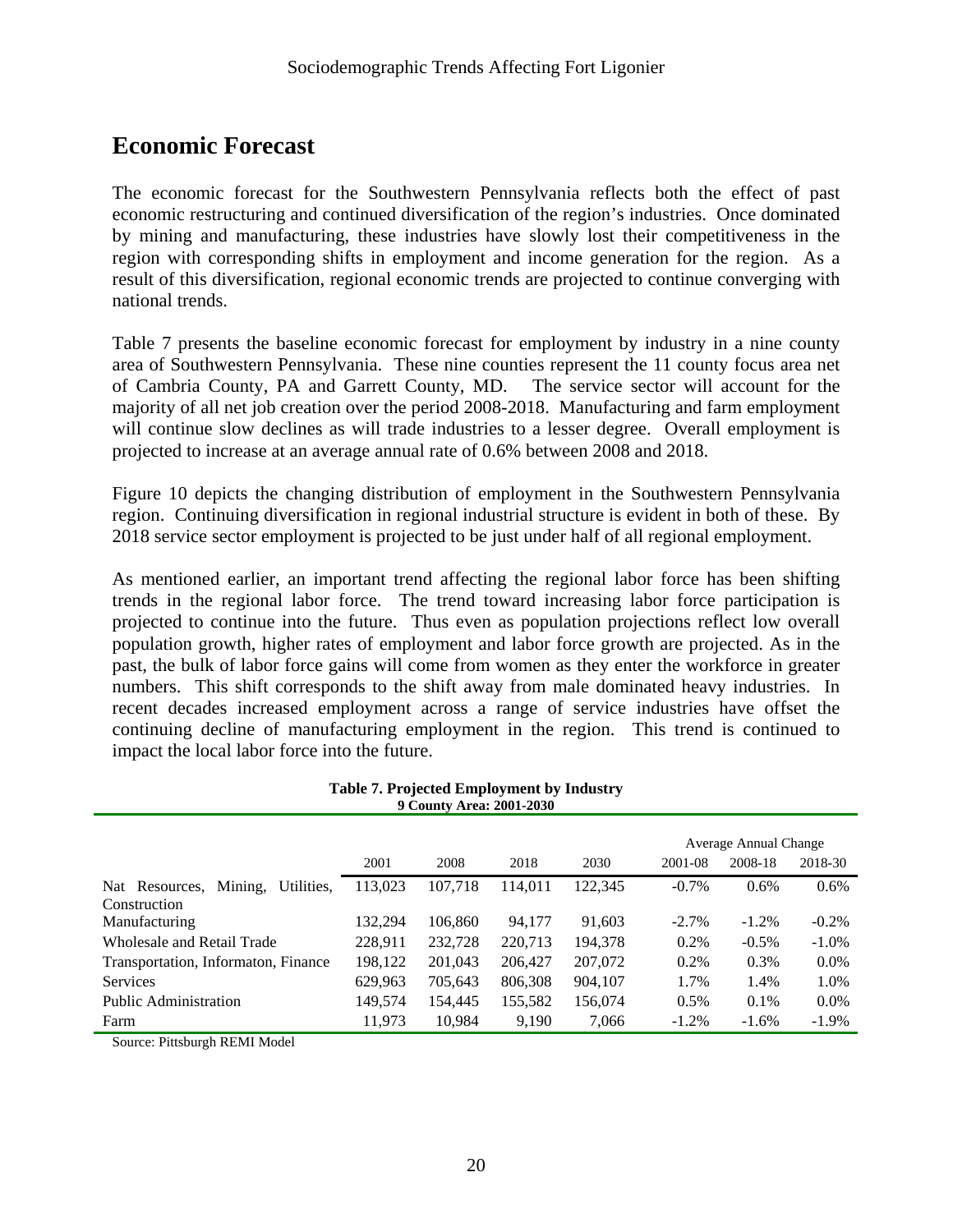

**Figure 10. 11 County Region Employment by Industry: 2001, 2008, 2018**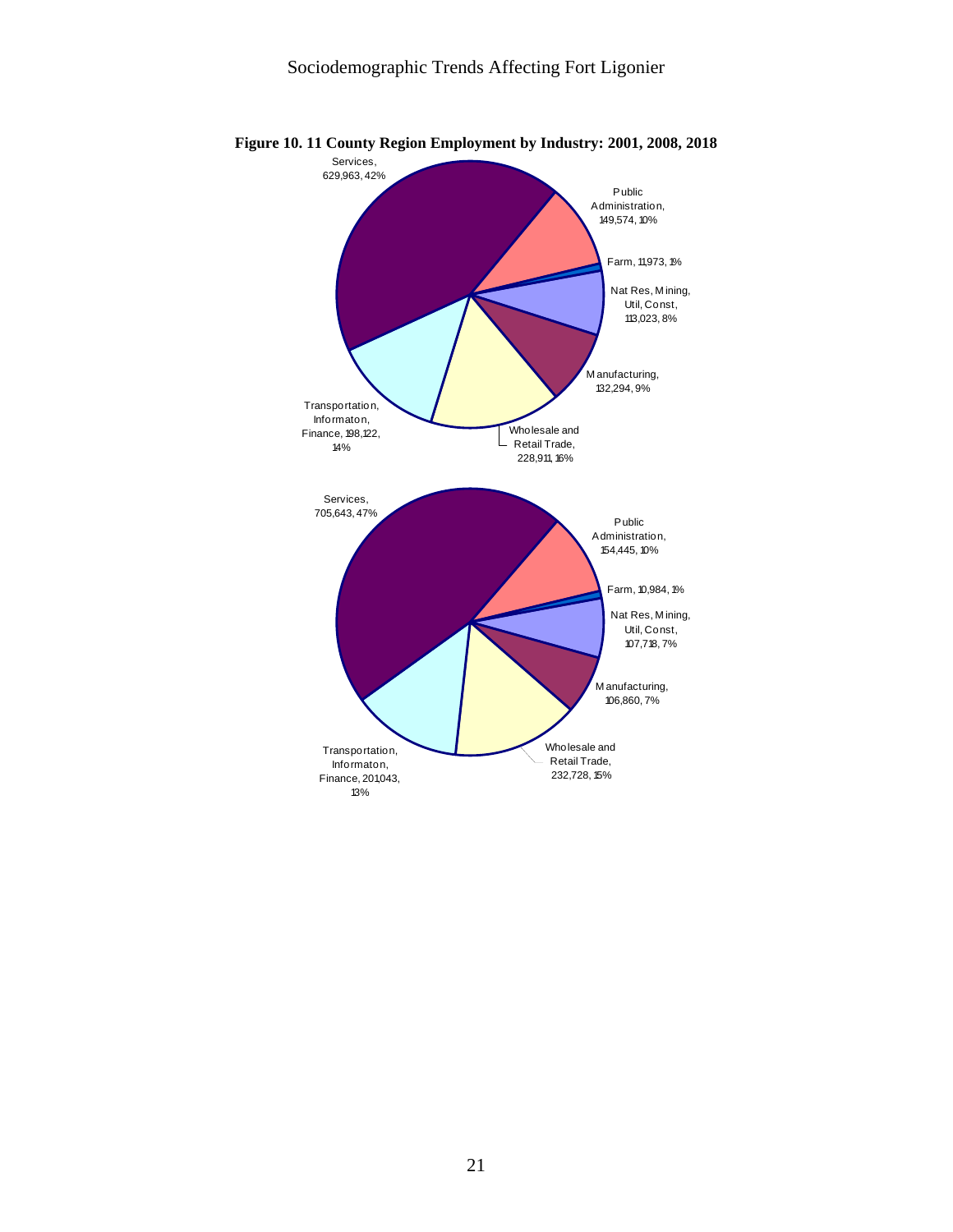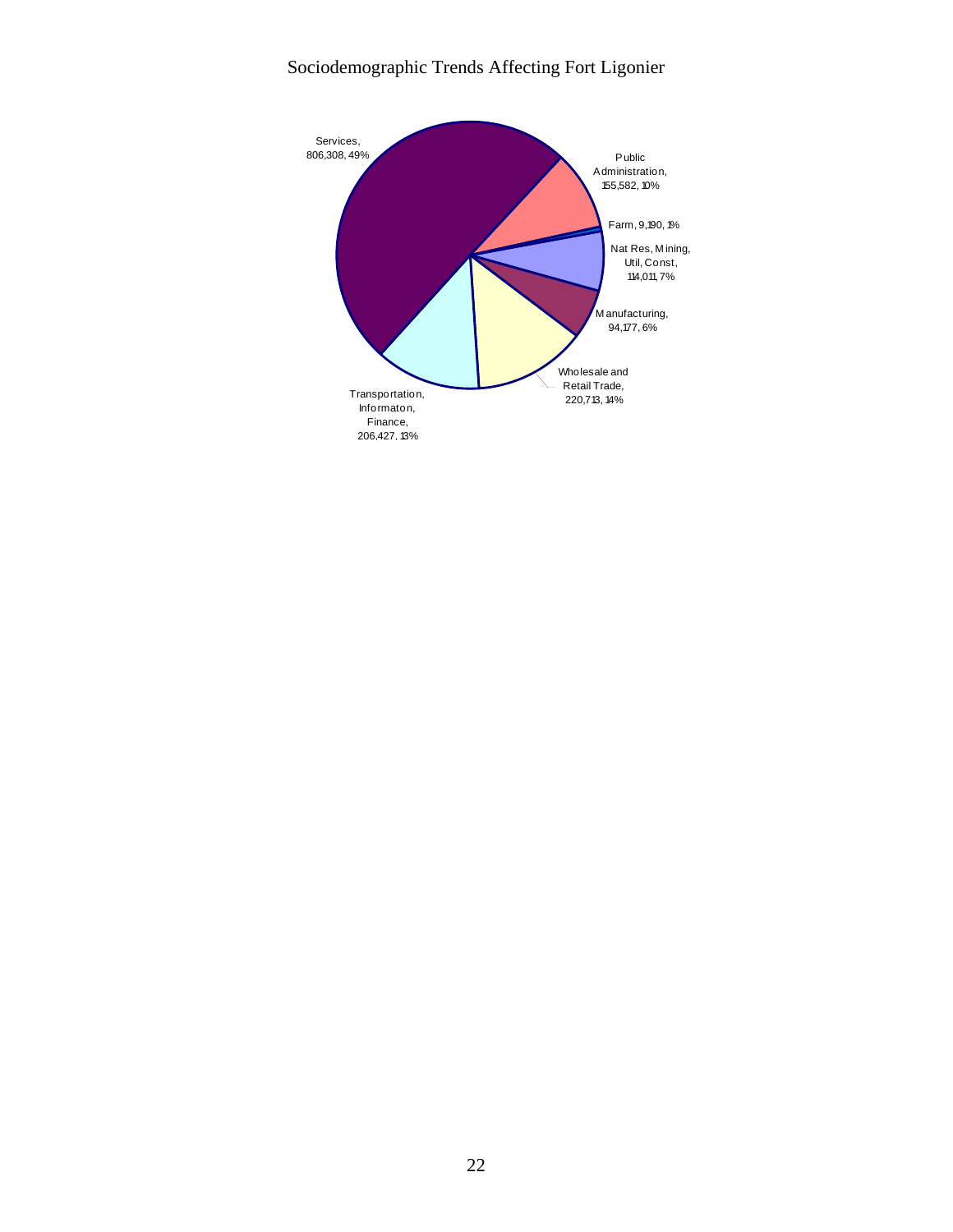# **Other Significant Trends**

### *Washington Metropolitan Area Growth*

Looking beyond the immediate Southwestern Pennsylvania area, the fastest growing section of the Middle Atlantic region is the greater Washington-Baltimore metropolitan area. The Washington-Baltimore-Northern Virginia Combined Statistical Area currently encompasses 34 counties in the District of Columbia, Maryland, Virginia and West Virginia. Its impact is not limited to these counties. Continuing migration to bordering exurban counties is pushing population and income growth ever farther from its urban cores. Looking into the future it can be expected that additional counties will eventually be included in this area and push the metropolitan boundaries closer to the Pennsylvania border and eventually Westmoreland County and Ligonier.

Figure 11 shows an indexed graph of population trends contrasting population growth in both the Pittsburgh-New Castle and the Washington-Baltimore combined statistical areas. Between 1990 and 2004 the population of the Pittsburgh area has declined by 3% while Washington-Baltimore area has increased by over 20%. Similarly personal income growth in the Washington DC area has outstripped trends in the Pittsburgh region by large margins. After adjusting for inflation, total personal income in the Washington DC area increased by 46% between 1990 and 2004 compared to an 18% gain in the Pittsburgh region.

Figure 12 shows county level population changes in a broader Middle Atlantic region that includes the edges of the Washington-Baltimore area. The impact and expansion of the Washington area is clear from the differential growth patterns across counties.

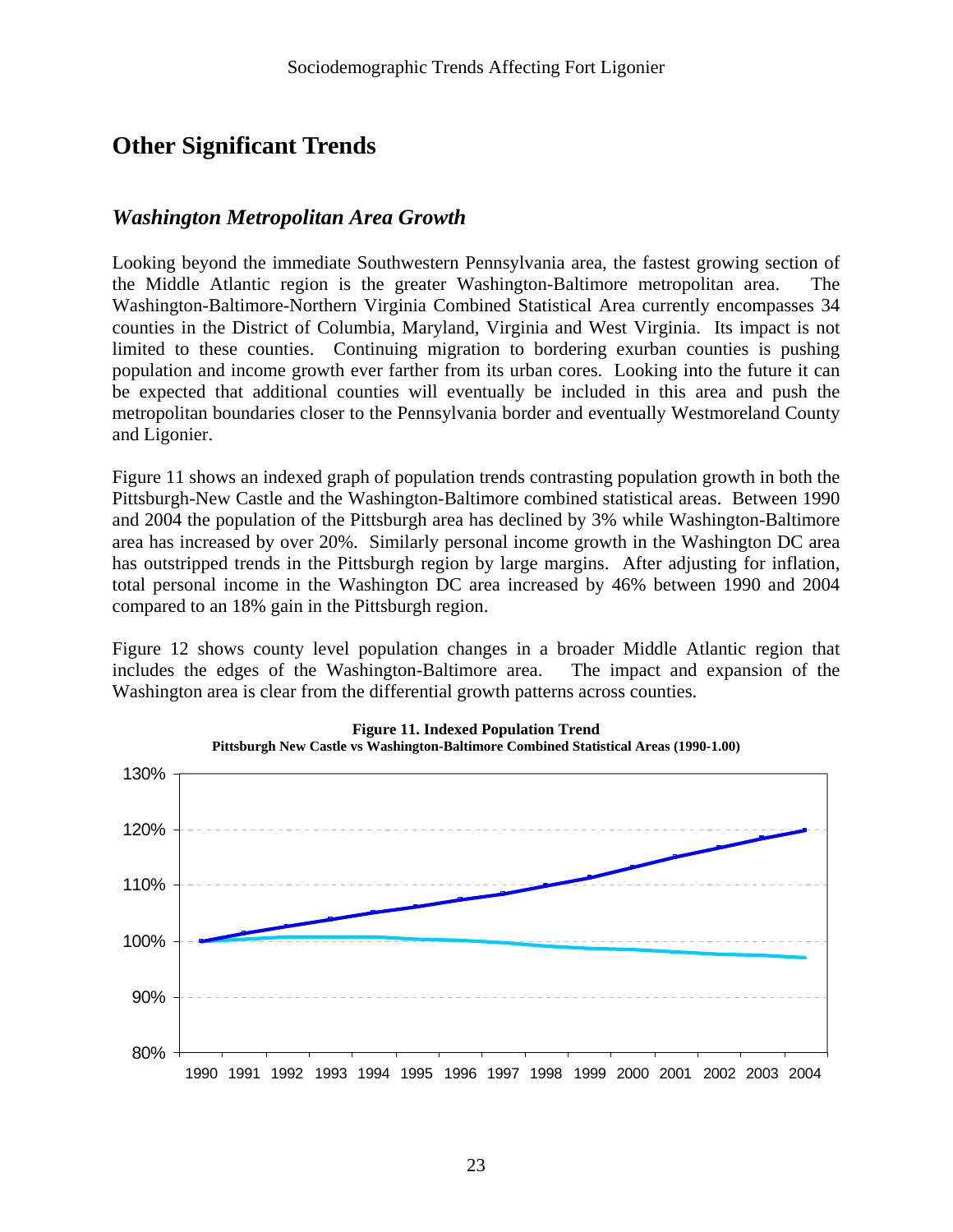

**Figure 12. Washington DC Region Population Growth 1970-2004**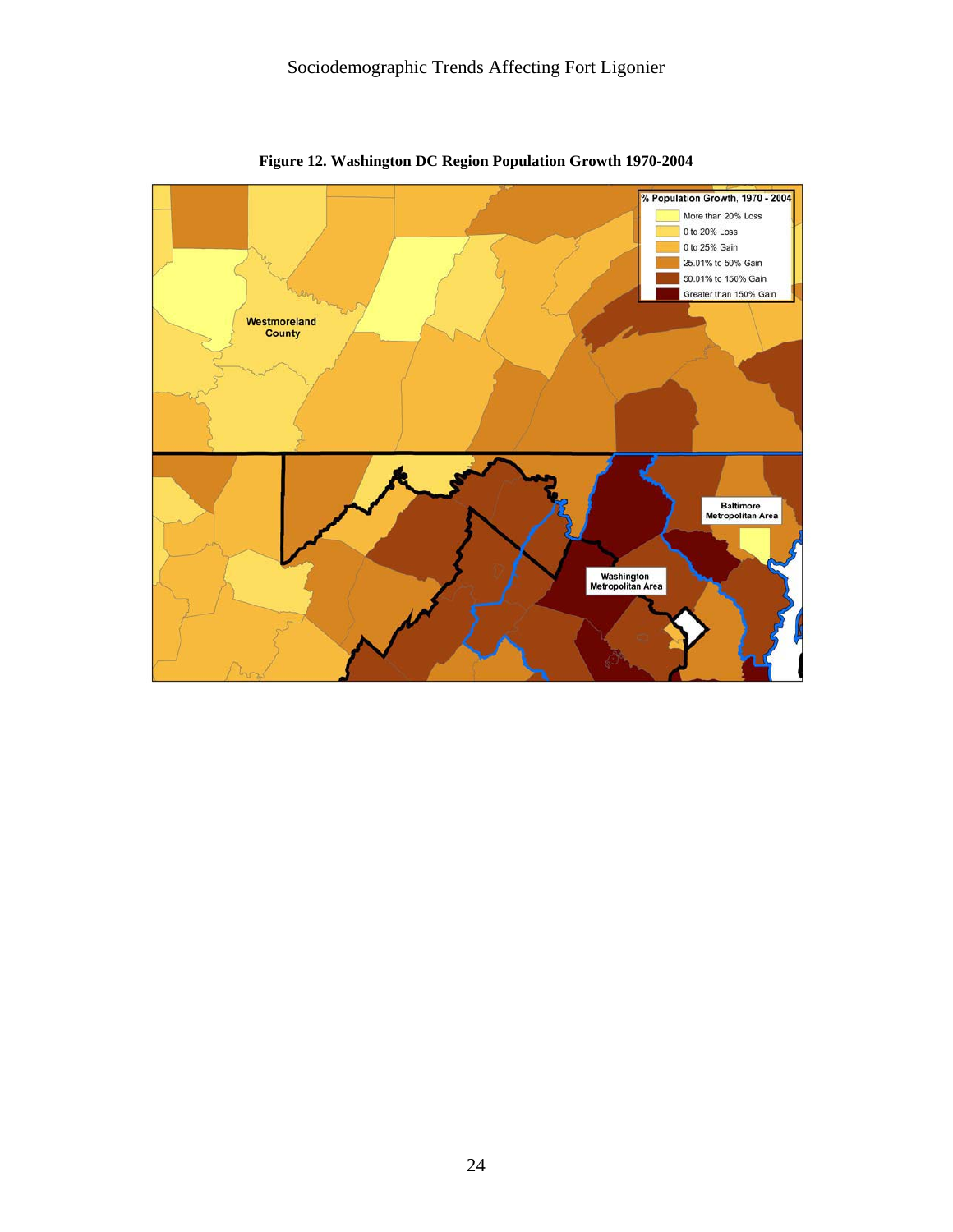### *Labor Force Participation*

Continuing changes within the labor force can also be expected to have significant impacts on cultural destinations such as Fort Ligonier. One of the most dramatic changes in the labor force both nationally and in Western Pennsylvania has been the changing nature of labor force participation. While make labor force participation has been declining slightly, the trend for female labor force participation has been increasing steadily. While working women have the impact of increasing household income it puts greater strain on time available for cultural activities. While increasing labor force participation is a national trend, its impact has been concentrated in Southwestern Pennsylvania. Historically the local labor force participation pattern differs historically from national labor force participation patterns, especially in terms of gender. Female labor force participation rates in the Pittsburgh region have historically have been lower than national female labor force participation rates. Pittsburgh region women, and in particular married women with children, were far less likely to be employed compared to other regions of the country. However, female labor force participation rates in Southwestern Pennsylvania have risen steadily since 1970, while male rates have declined ever so slightly. It has only been in recent years that the labor force participation for working age women in the greater Pittsburgh region have caught up to national levels. The impact for Fort Ligonier comes from the fact that most households in the region are now have multiple workers, a factor that has a significant impact on who can attend regional cultural activities and when.





Source: Regional Pittsburgh REMI model.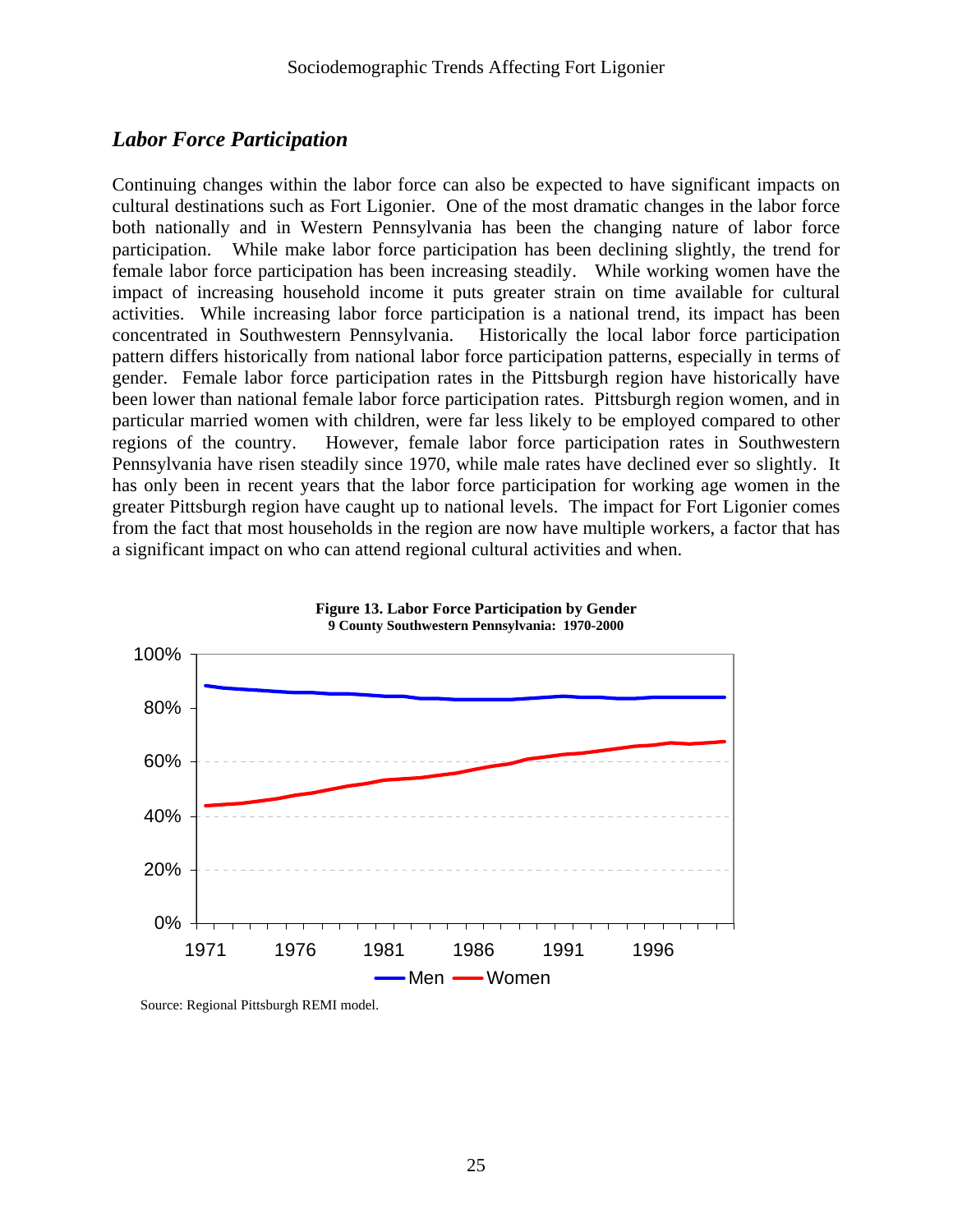# **Data and Methods**

This report compiles data from multiple sources. U.S. Census Bureau data for most of the demographic information including historical data. This includes data from the decennial census of various years and the most recent 2005 data compiled from the American Community Survey (ACS) being distributed by the Census Bureau. Population projections were conducted by the University Center for Social and Urban Research at the University of Pittsburgh using the REMI (Regional Economic Model, Inc.) model. More information on the Pittsburgh REMI Model is included below. Other sources for population projections include the Pennsylvania State Data Center and Woods & Poole, Inc. Economic data is compiled from both Census Bureau sources and the REMI model, but also from the Regional Economic Information System distributed by the Bureau of Economic Analysis at the Department of Commerce.

The REMI model has been built especially for the Southwestern Pennsylvania region. The core model was purchased from Regional Economic Models Inc. of Amherst, Massachusetts, which has been in business since 1974. University Center for Social and Urban Research (UCSUR) has been a client of REMI since 1991. UCSUR has over the years participated in the calibration and updates of the REMI model. The REMI model is used extensively around the country by regional planning agencies and other commercial and private sector firms for both regional forecasting and economic impact analysis on various projects. UCSUR works cooperatively with the Southwestern Pennsylvania Commission (SPC), which uses the Pittsburgh REMI model as its core forecasting tool and a foundation of its Transportation Improvement Plan (TIP) produced every five years.

The Pittsburgh REMI model is calibrated for a specific 10 County area in Southwestern Pennsylvania. Nine of these counties are also included in the focus area for this report. Two counties not covered by the Pittsburgh REMI model include Cambria County in Pennsylvania and Garrett County in Maryland. For forecasting purposes, specific forecasts for these two counties were acquired from Woods and Poole, Inc, a national data forecasting company to supplement the REMI model and provide 11 county region-wide forecasts.

The Pittsburgh REMI model can provide forecasts for 4 specific sub-regions of Southwestern Pennsylvania. One of these sub-regions is Lawrence County which is not included in the focus counties for this report. The remaining 9 counties are broken down into three sub-regions. Where appropriate in this report, data on specific sub-regions are reported. Sub-region one is comprised of Allegheny County itself. Sub-region two includes 5 counties: Beaver, Butler, Fayette, Washington and Westmoreland. These 5 counties along with Allegheny County comprise what used to be the definition of the Pittsburgh Metropolitan Statistical Area. In 2003 the Pittsburgh MSA was redefined to also include Indiana County. Sub-region 3 includes 3 counties: Indiana, Armstrong and Greene. Figure 4 depicts these sub-regions and the scope of the Pittsburgh REMI model.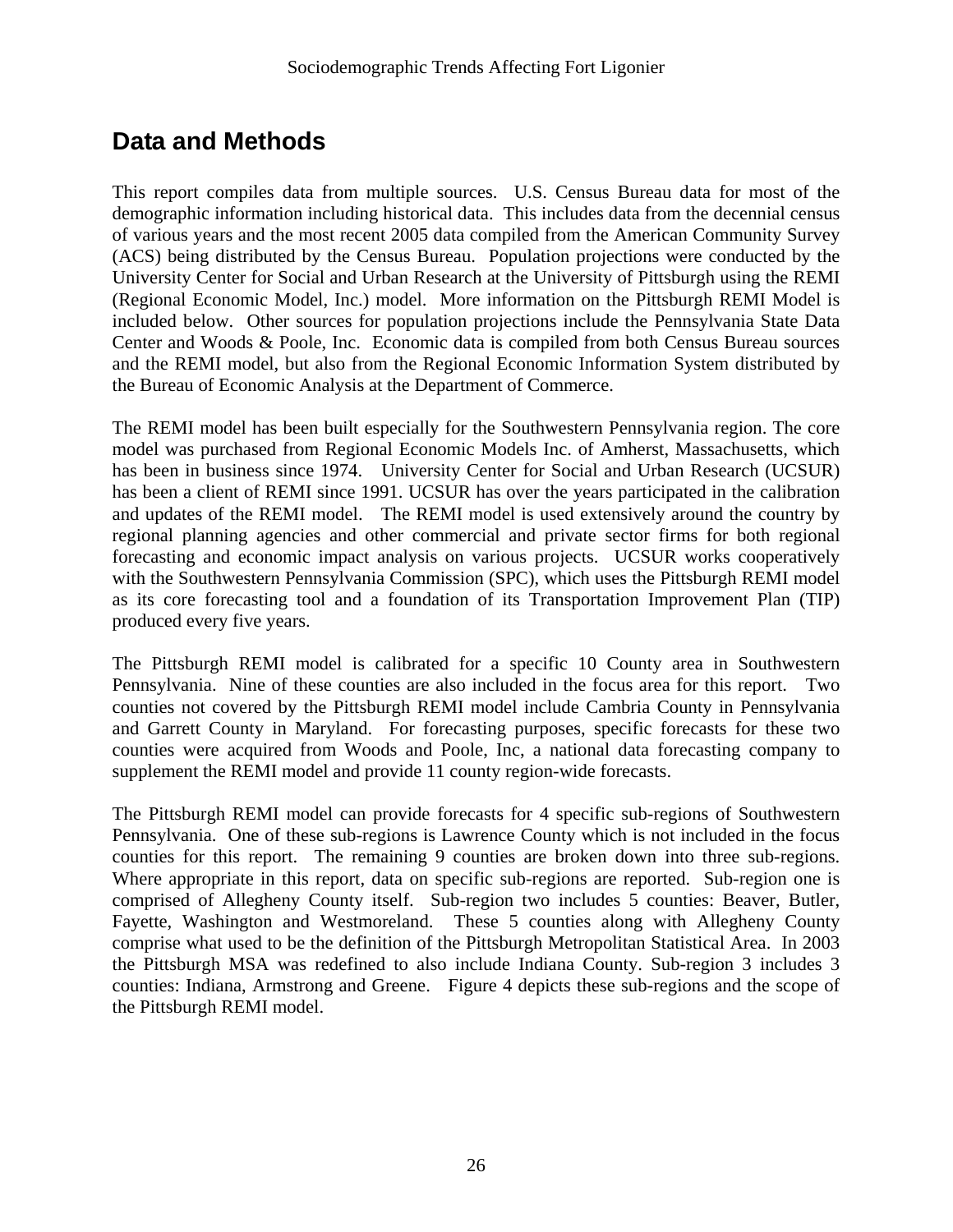

**Figure 14. Pittsburgh REMI Model Subregions**

How does the model project future changes in the regional economy? Figure 19 is a pictorial representation of the model. The output block shows a factory, which sells to all of the sectors of final demand, as well as, to other industries. The labor and capital demand block shows how labor and capital requirements depend both on output and on their relative costs. Population and labor supply are shown as contributing to demand and to wage determination in the product and labor market. The feedback from this market shows that economic migrants respond to labor market conditions. Demand and supply interact in the wage, price and profit block. Once prices and profits are established, they determine market shares, which in turn, along with components of demand, determine output.

The REMI model brings all of the above elements together to determine the value of each of the variables in the model for each year in the baseline forecasts. The model includes all the inter-industry relationships that are in an input-output model in the output block, but goes well beyond the input-output model by including the relationships in all of the other blocks shown in Figure 28.

In order to broaden the model in this way, it was necessary to estimate key relationships. This was accomplished by using extensive data sets covering all areas in the country. These large data sets and two decades of research effort have enabled REMI to simultaneously maintain a theoretically-sound model structure and to build a model based on all of the relevant data available.

The model has strong dynamic properties, which means that it forecasts not only what will happen, but also when it will happen. This results in long-term predictions that have general equilibrium properties. This means that the long-term properties of general equilibrium models are preserved without sacrificing the accuracy of event timing predictions and without simply taking elasticity estimates from secondary sources.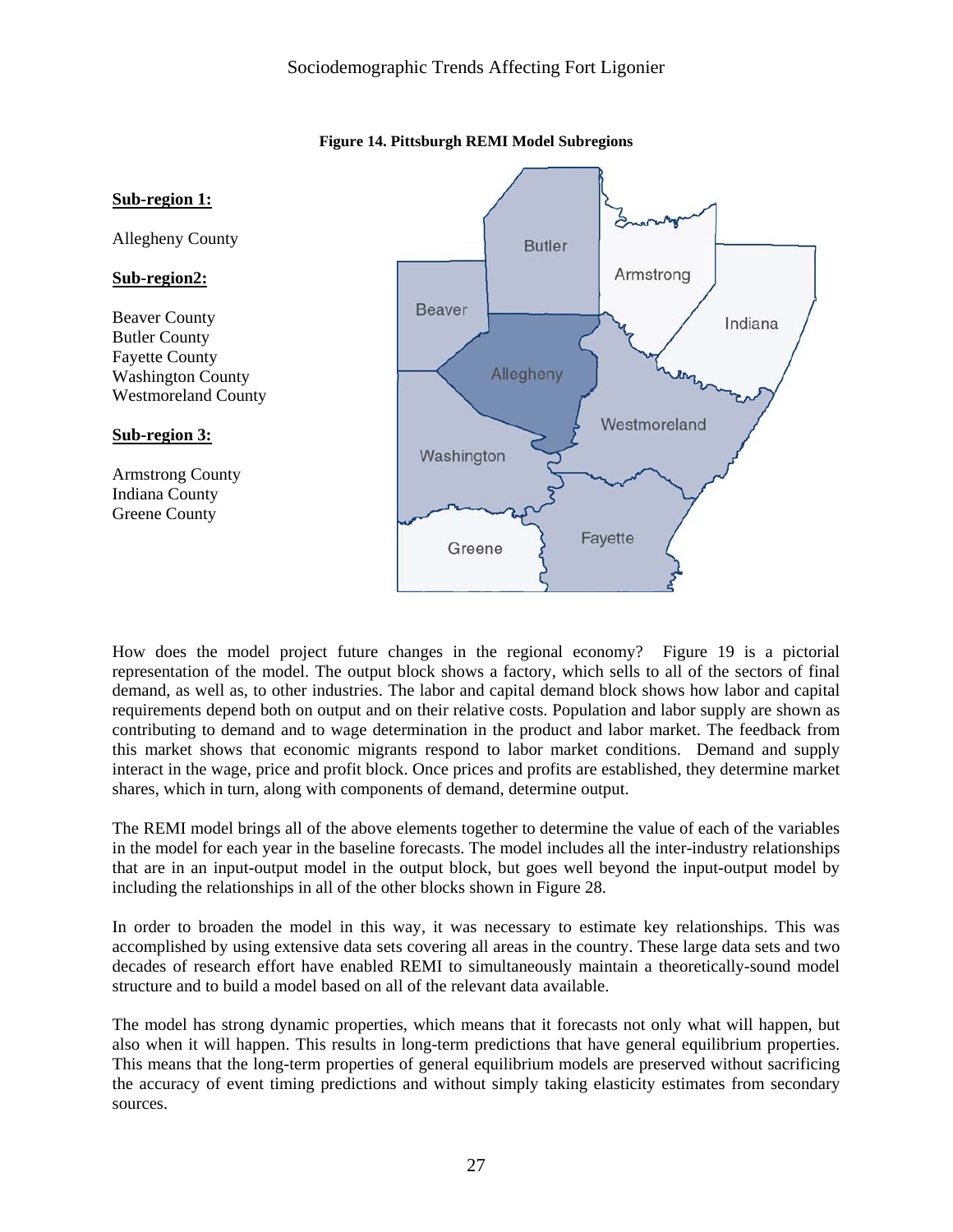In order to understand how the model works, you need to know how the key variables in the model interact with each other and how you introduce policy changes into the model. To introduce a policy change, begin by formulating a policy question. Next, select a baseline forecast that uses the baseline assumptions about the external policy variables and then generate an alternative forecast using an external variable set that includes changes in the external values, which are effected by your policy issue.

#### Output Block

The output block is shown in Figure 17. This illustrates how the components of final demand are included in this block and how they help determine the amount of output. All of the variables except personal consumption also depend on variable values determined in other blocks.

These linkages are shown in Figure 18. What Figures 3 and 4 do not show is that multiple industries in the model buy inputs from each other and consumer spending on specific commodities is determined by the relative price of that commodity, its income elasticity, the size of the population, and for the medical services commodity: the age composition of population.



#### **Figure 15. Linkages in the REMI Model**  Linkages Among Major Parts of the REMI Model

#### Labor and Capital Demand Block

The labor and capital demand has only three types of key variables: employment, optimal capital stock, and labor/output ratio. Employment is determined by output in each industry (determined in the Output block) and the labor/output ratio. This ratio depends on the relative labor, capital, and fuel costs. Optimal Capital Stock also depends on these same factors and the amount of employment. Simply put, if the cost